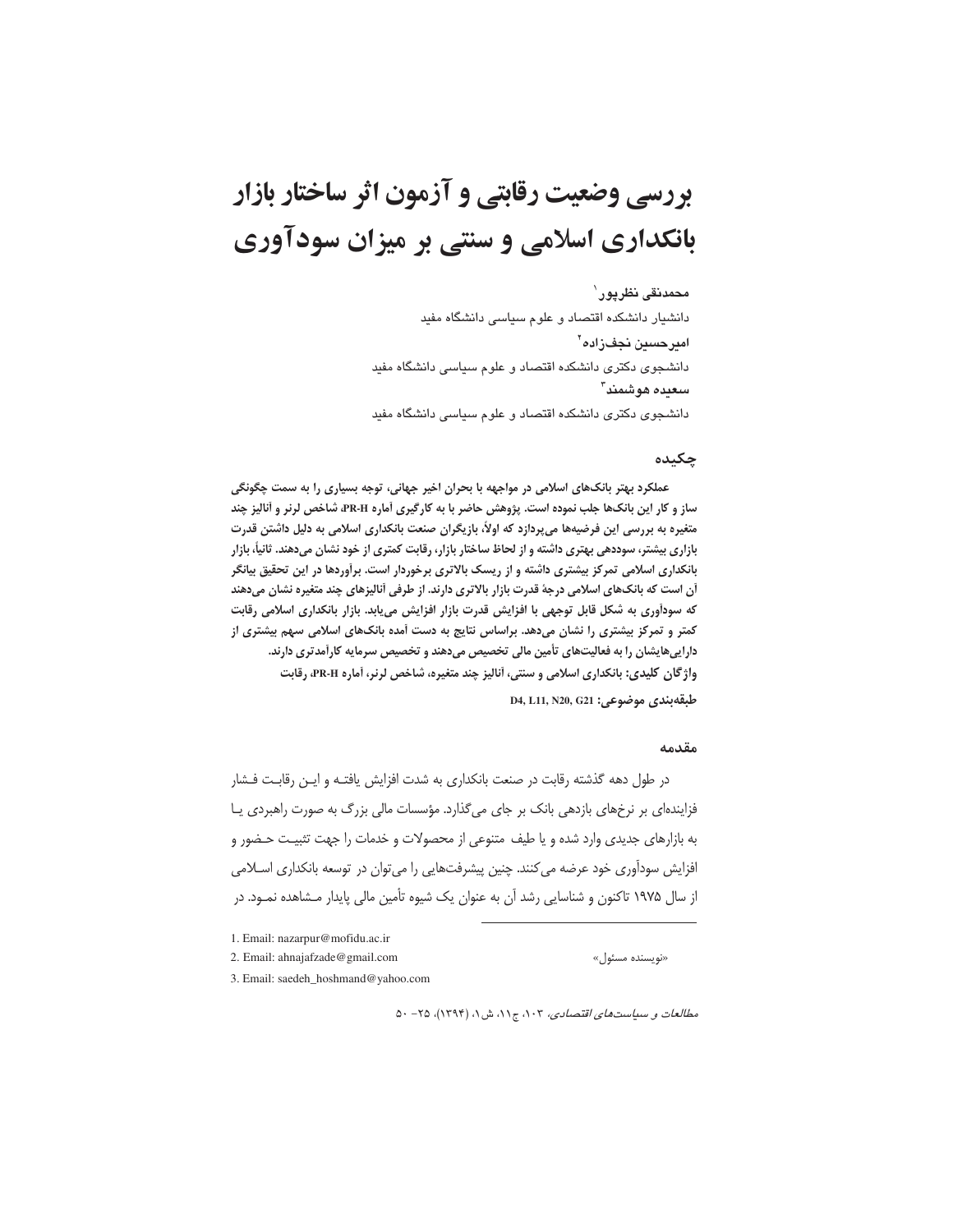حال حاضر بانک های اسلامی در منطقه خاورمیانه و خلیج فارس گسترش یافتهاند و تعداد بـسیاری از بنگاههای بانکداری با پیاده کردن دیدگاههای اسلامی در مورد برخی از زیر مجموعـههایـشان، از شیوه عملکرد سنتی تغییر روش دادهاند و یا حتـی اقـدام بـه تأسـیس بانـکـهـای کـاملاً اسـلامی نمودهاند. کشورهایی مثل مالزی و بحرین در تلاش هستند که یـک قطـب منطقـهای بـرای ارائـه خدمات مالی اسلامی ایجاد کنند. در حال حاضر حدود ٢٧٠ مؤسسه مالی اسلامی در سطح جهان وجود دارد به طوری که این مؤسسات مشتمل بر بانکها، صندوقهای تعاونی، شـرکتهـای مـالی اعتباری و شرکتهای بیمه هستند. تأمین مالی اسلامی تنهـا مخـتص افـراد بـا زمینـه مـشترکات اسلامی نیست. انگلستان برای ایجاد یک مرکز مالی اسلامی جهانی در لندن اعـلام برنامـه کـرده است و بانک های بین المللـی از جملـه BNP Paribas, HSBC و Citigroup در حـال گـسترش دادن این بخش جدید از صنعت بانکداری هستند`. بحران اقتصادی جهان اثر بسزایی بر بانکـداری متعارف داشت، به گونهای که این نظام دچار اختلال و افت معناداری شد؛ اما این در حالی است که بانکداری اسلامی در طول بحران ثبات خود را حفظ کرد (نظرپور و دیگران، ۱۳۹۰). پـژوهش هـای اخیر نشان میدهد که تأمین مالی اسلامی نسبت به تأمین مالی متعارف، با ثباتتر و کاراتر است و به علل گوناگون، رشد بیشتری را نیز نوید میدهد.<sup>۲</sup>

از دیدگاه ساختاری، بانکهای اسلامی در کنار بانکهای سنتی در کشورهای مختلف وارد عرصه بانکداری شدهاند و یک بازار مـوازی بـرای ارائـه خـدمات مـالی اسـلامی تـشکیل دادهانـد. تقاضاکنندگان و عرضهکنندگان بازار پول در انتخـاب نـوع بانـک بـرای اسـتفاده از خـدمات مـالی بانکداری مختار هستند. مقررات بانکهای اسلامی، بانکهای اسلامی را از معاملـه بـا بانـکـهـای سنتی منع می کند، مگر در خصوص انجام مبادلاتی که طی آن معاملات بانکی بر اساس ربا نباشد. بنابراین بدیهی است که فرض شود این دو بخش از بازار بانکداری (اسلامی و سـنتی) جـدا از هـم هستند و روابط درون صنعتی محدودی دارند. از دیدگاه قانونی نیـز جداسـازی ایـن دو بـازار امـری ممکن و معتبر است. بانکھای اسـلامی تحـت قــوانین متفــاوتی از دیگــر مؤســسات مــالی عمــل می کنند. برای تأسیس و نظارت بر عملکرد یک بانک اسلامی قوانین خاص و جدیـدی لازم اسـت که متفاوت از قوانین حاکم بر بانکهای سنتی باشد. بـه عنـوان مثـال، بـه دلیـل شـیوه عملکـرد بانکھای اسلامی و ارتباط آن با نظام مالیاتی، سازماندھی بانکھای اسلامی وضع قوانین مالیـاتی

١. براى كسب اطلاعات بيشتر در اين زمينـه بـه (2007 ,Kerr, 2006) (Jonsson, 2006) و وبـعسـايت http://www.hsbcamanah.com/ و http://mea.bnpparibas.com/en/corporates-institutions/islamic-banking , جوع نمائيد.

۲. به عنوان نمونه می توان به پژوهش های صورت گرفته توسط موسویان (۱۳۸۸) و عیوضلو و میسمی (۱۳۸۷) اشاره نمود.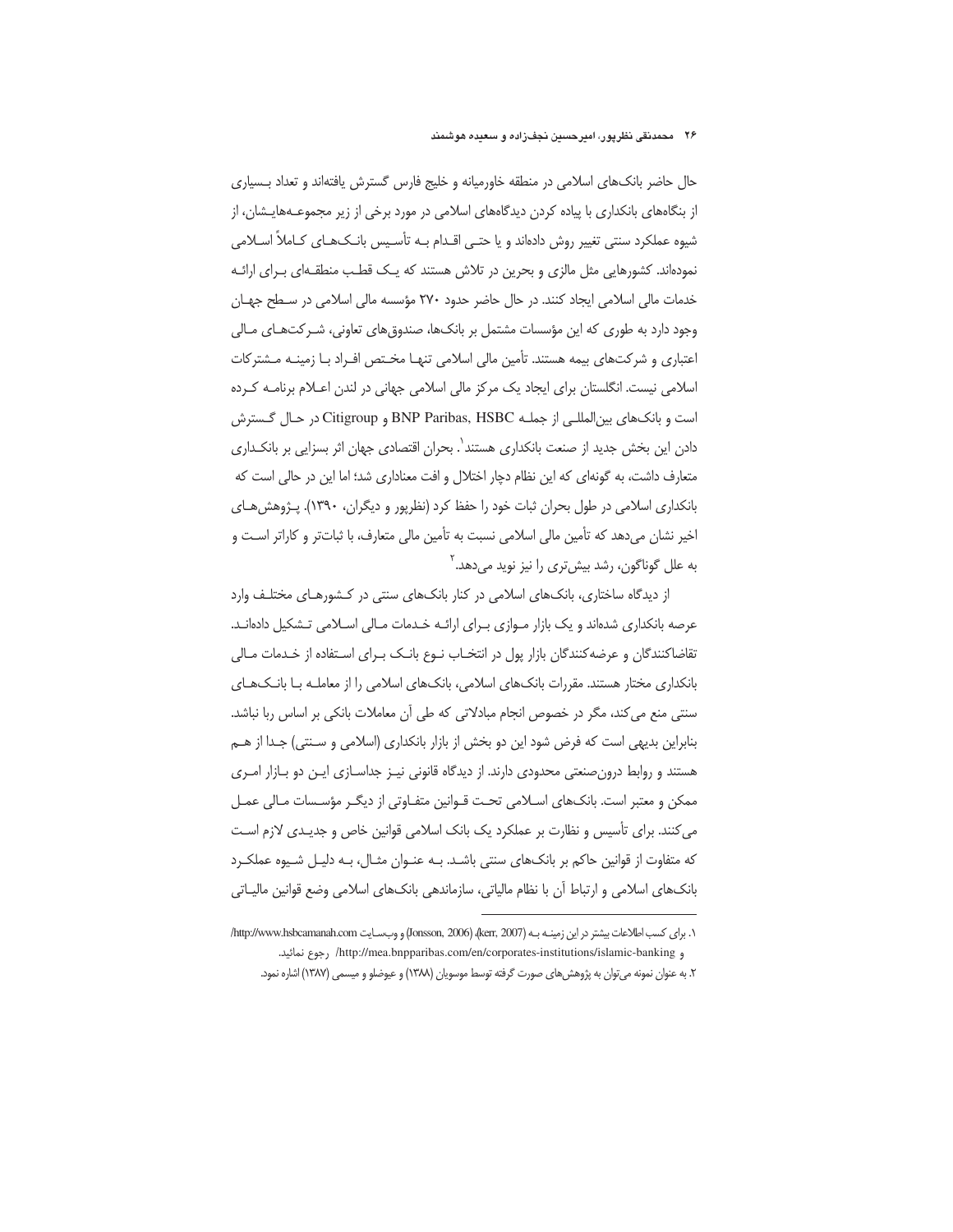خاصی را میطلبد `. حداقل به دو دلیل چگونگی موقعیت رقابتی در صـنعت بانکـداری مهــم اسـت. اولاً، درجهای از قدرت بازار می¤واند مشکلات جدی بر سر راه ثبات مـالی را کـاهش دهـد. بعـد از ارائه مقاله کیلی<sup>۲</sup> (۱۹۹۰)، بسیاری از مطالعات نشان دادند که رقابتی¤ر شـدن بـازار باعـث تـشدید شدن مخاطرات اخلاقی در صنعت بانکداری می شود ؓ. البته دیدگاه دیگـری نیـز در تقابـل بـا ایـن مسئله وجود دارد که معتقد است هر چه قدرت بازاری بیشتر باشد ریـسک بانکـداری بیـشتر اسـت. ثانیاً، میزان رقابتی بودن بازار ممکن است بر عملکرد و کارآیی بانک و همچنین بر تبدیل دارایی به سرمایه ٔ اثر گذار باشد (Schaeck & Cihak, 2007). در حال حاضر، بانکداری اسـلامی بـه پدیـده جهانی و با رشد دو رقمی تبدیل شده و در جهان اسلامی رشد بسیار داشته است. بازیگران صنعت بانکداری اسلامی به دلیل داشتن قدرت بازار بیشتر، سوددهـی بهتـری نـسبت بـه رقبایـشان (بانکهای سنتی) داشته و از لحاظ ساختار بازار، نسبت به بانکهـای سـنتی رقابـت کمتـر و تمرکز بیشتری دارند و در صورت داشتن فضای رقـابتی بیـشتر، بـازار بانکـداری اسـلامی تمرکـز کمتری نسبت به بازار بانکداری سنتی داشته و از ریسک کمتری برخوردار خواهد بود.

در این پژوهش اثر شدت رقابتی بودن بازار را روی سوددهی بانک بررسی کرده و برای این کـار از هر دو آماره H و شاخص لرنر (که بـرای بانـک&ای سـنتی و اسـلامی متفـاوت هـستند) اسـتفاده می شود. همهٔ شاخص های ساختار بازار نشان می دهند که بانک های اسلامی در مقایسه با بانـک۱هـای سنتی درجهٔ قدرت بازاری بالاتری دارند. بر اساس نتایج به دست آمده بانکهای اسلامی در مقایسه با بانکهای سنتی ترکیب سهام<sup>۵</sup> و داراییهای بسیار متفاوتی دارند و در مقایـسه بـا بانـکـهـای سـنتی، بخش بزرگ تری از دارایی هایشان را صرف تأمین مالی (دادن تسهیلات) کردهاند و تخصیص سـرمایه کارآمدتری داشتهاند به طوری که تفاوت معناداری در میزان سودآوری آنها وجود دارد.

ساختار پژوهش بدین صورت است که در بخش ۱ برخی از مطالعات صـورت گرفتـه ارائـه می شود. در بخش ۲ به این موضوع پرداخته می شود که از نظر اسلام چـه نـوع فـضای رقـابتی

١. نظام مالياتي اقتصاد اسلامي، از نظر تأمين مخارج مالي، نقشي شبيه عــوارض در نظــامهــاي ماليــاتي ديگــر ايفــا می کند. در نظامهای مختلف مالیاتی، تفاوت مالیات و عوارض در ایـن اسـت کـه مالیـاتهـا بـه طـور کلـی بـه خزانهداری دولت واریز میشوند و دولت مخارج مختلف خـود را بـا آن تـأمین مـی کنـد؛ در حـالی کـه عـوارض جمع آوری شده، تنها باید در موارد و مکان های معینی استفاده شوند (جعفری صمیمی، ١٣٧١).

<sup>2.</sup> keeley

٣. براى مطالعه بيشتر به (Hellman et al, 2000) و (Jimenez et al, 2013) رجوع شود.

<sup>4.</sup> equity capitalization

<sup>5.</sup> portfolio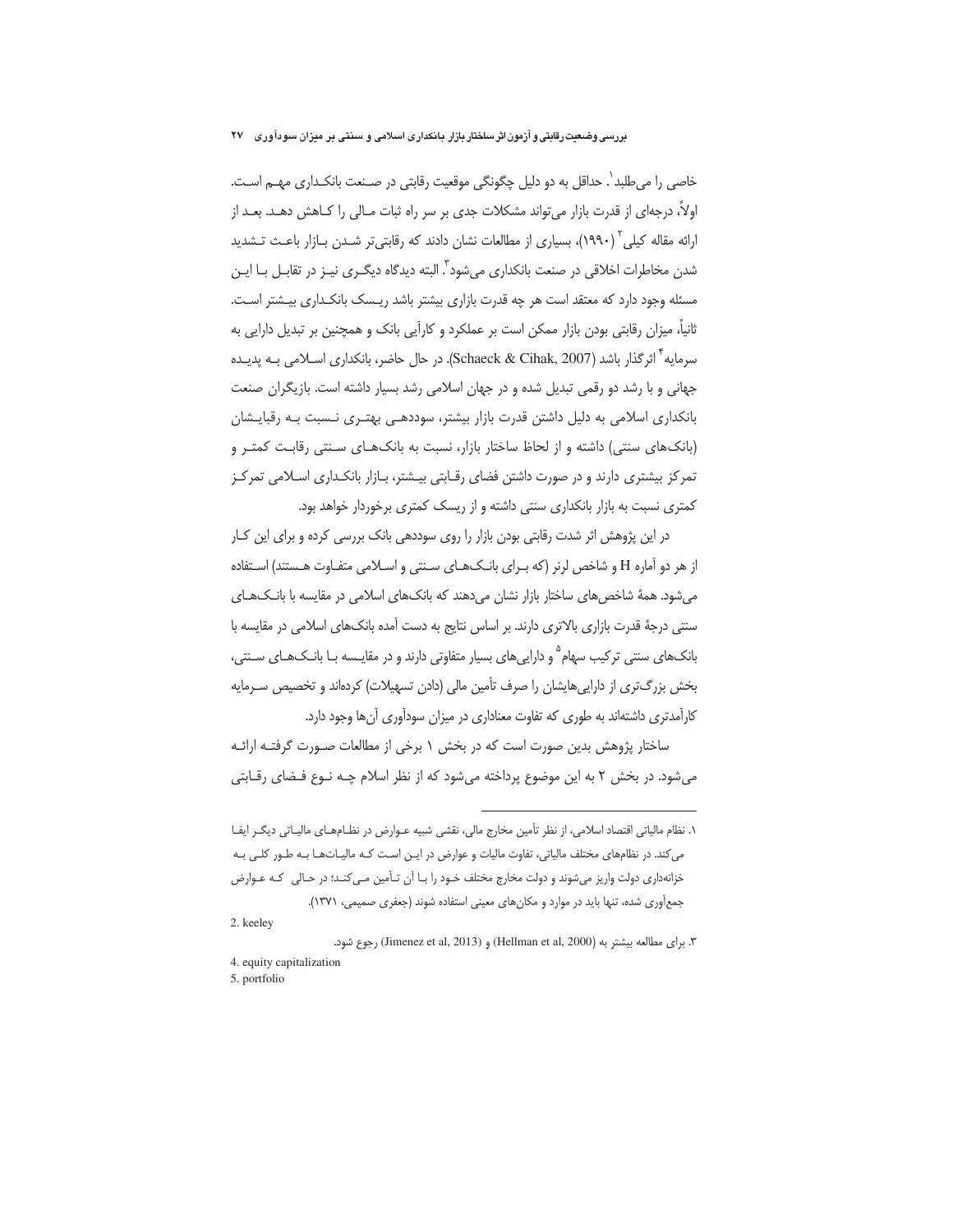# ۲۸ محمدنقی نظریور، امیرحسین نجفزاده و سعیده هوشمند

(رقابتی یا انحصار یا ترکیبی از این دو) مورد پذیرش است. در بخش ۳ بـه روش ارزیـابی اشـاره شده و در بخش ۴ اطلاعات مربوط به بانکهای اسلامی ارائه شده است. در بخش ۵ به بررسی نتایج حاصل از برآورد مدل های ارائه شده در بخش ۳ پرداخته شـده و در نهایـت جمـعبنـدی و نتيجه گيري ارائه شده است.

# ١- يېشىنە و ادىيات تحقيق

مطالعاتی که در گذشته به بررسی ساختار بازار با استفاده از شاخص های مرسوم تمرکز کردهاند، تنها در چارچوب یک کشور منفـرد اسـلامی بـه تجزیـه و تحلیـل پرداختـهانـد. ادبیـات تأمین مالی اسلامی اصولاً روی امکانِپذیری (قابلیت دوام) انتزاعی و ثبات تأمین مالی بدون بهـره تمرکز می کند و مطالعات اخیر جنبههای مختلف تأمین مالی اسلامی را مورد بررسی قرار میدهد.

بیگدلی (۱۳۸۸) با استفاده از بررسی آمار و ارقام مربوط به شاخص تمرکز (HHI) در بازار بانکداری در بازه زمانی ۱۳۷۵ تا ۱۳۸۶ و محاسبه تمرکز بـر اسـاس میـزان تـسهیلات اعطـایی توسط شبکه بانکی کشور به تبیین وضعیت ساختار بانکداری ایران پرداخته است. نتایج به دست آمده نشاندهنده تمرکز به نسبت بالا در بخش بانکی کشور است. بر مبنای این یافتهها، بهرغـم ورود بانکهای خصوصی و افزایش سهم دیگر بانکها از بازار اعتبارات، تمرکز در بخش بـانکی همچنان به نفع بانکهای بزرگ است.

طوسی (۱۳۹۱)، اطلاعات مربوط به ترازنامه برخی بانکهای ایرانی در فاصله سـالهـای ۱۳۸۰ تا ۱۳۸۳ را گردآوری کرده و سپس با استفاده از شاخص هرفندال به محاسبه درجه رقابت آنها پرداخته است. در مطالعه وی نسبت وام و تسهیلات پرداختی از سوی بانک بـه دارایـی در اختیار همان بانک به عنوان سنجه کارایی به کار می رود. نتایج نشان دهنده بده بستان بین رقابت و کارایی در سیستم بانکی ایران است.

پوستین چی (۱۳۹۲)، با استفاده از یک مدل دادههای تابلویی` متشکل از هجده بانک فعال برای دوره (۱۳۸۴–۱۳۹۰) به بررسی عوامل مؤثر بر مطالبات معوق بانکهـا پرداختـه اسـت. در این مقاله مطالبات معوق به عنوان یکی از اصلی تـرین منـابع ریـسک بانـک&ا در نظـر گرفتـه می شود؛ از جمله موارد مؤثر بر مطالبات معوق رقابت در صنعت بانکداری است. نتایج نشان دهنده ارتباط معكوس ميان رقابت در صنعت بانكداري و مطالبات معوق است.

1. panel data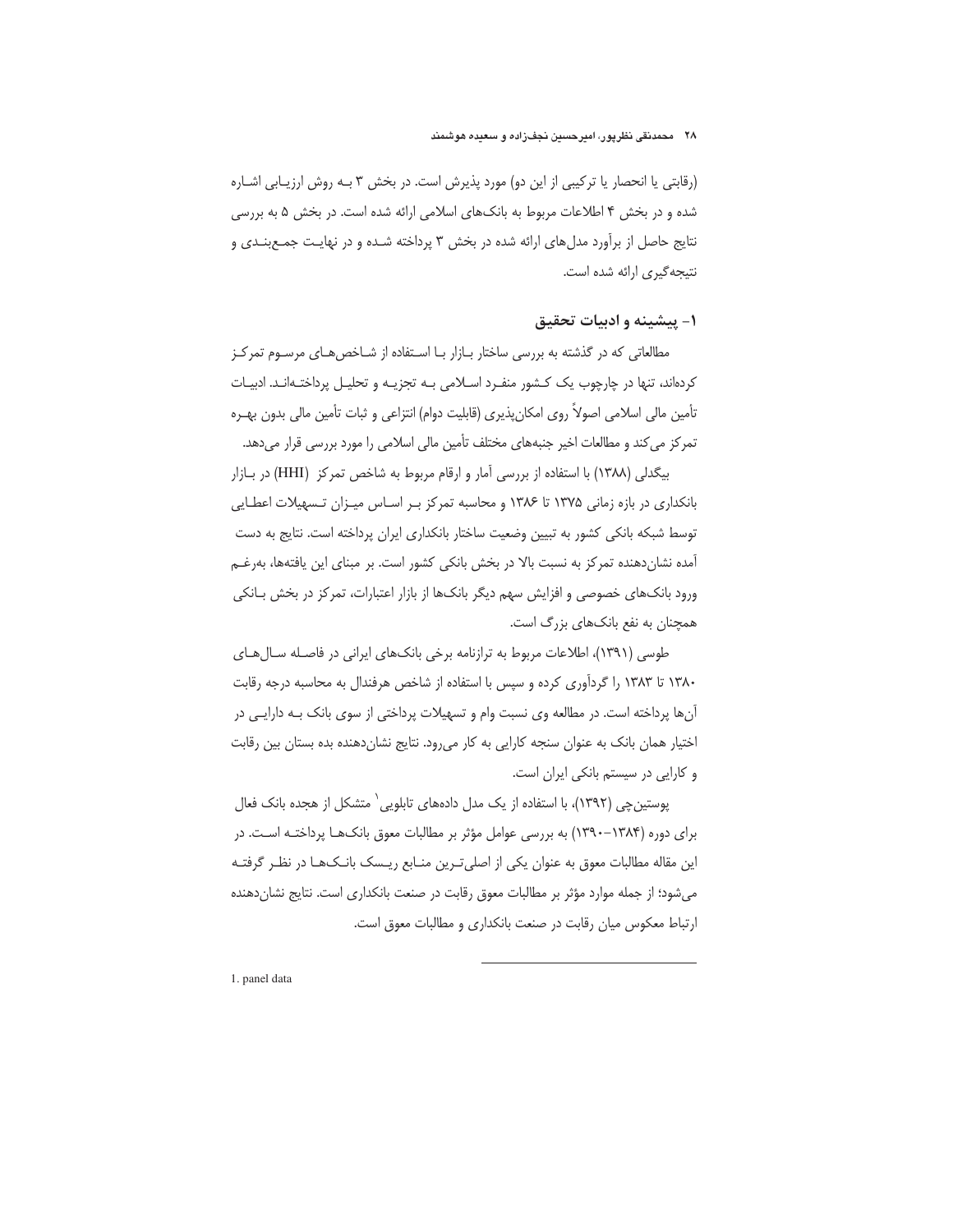شهیمی و همکاران <sup>(</sup> (۲۰۰۶)، در پژوهشی سطح فعالیتهای درآمد حـق الزحمـه <sup>۲</sup> در یـک بانک منفرد را به اندازه دارایی، سودآوری، ریسک سرمایهای و نیز ریسک اعتباری مرتبط کرده و این فرضیهها را با استفاده از اطلاعات مربوط به بانکهای اسلامی تجاری کشور مـالزی بـرای سال های ۱۹۹۴–۲۰۰۴ مورد آزمون قرار دادند. بر اساس نتایج به دست آمده بانک هـایی کـه در فعالیتهای غیرمتعـارف درگیرنـد منـابع متنـوع تـری از وجـوه را در اختیـار داشـته و دسترسـی بزرگتری به بازارهای مالی دارند که این امر ریسک را کاهش میدهد. همچنین به نظر می رسد فعالیتهای غیرمتعارف می تواند روشی برای خلق درآمد باشد.

ترک اَریس آ $\left(\mathsf{r}\cdot\mathsf{A}\right)$  با استفاده از مدل آ $\mathrm{PR}$  به بررسی درجه قدرت بازار در سیـستمهـای بانکداری (MENA)° برای دوره زمانی ۲۰۰۰–۲۰۰۶ پرداخته است. نتایج نشان میدهند به غیر از کشورهای آفریقای شمالی که شرایط انحصاری در آنها یافت می شود، ساختار غالب بــازار در بانكداري MENA عمدتاً رقابت انحصاري است.

فسـو ٔ (۲۰۱۳) در پژوهشـی بـه بررســی رقابـت بانکــداری در آفریقـا طـی دوره زمـانی ۲۰۰۰–۲۰۰۹ پرداخته است. وی بـرای این منظـور از نـسخـه پویـا و ایـستـای آمـاره<sup>۲</sup> PR-H بهـره گرفته است. مطابق با آنچه که در اقتصادهای نوظهـور دیگـر مـشاهده مـیشـود، نتـایج نـشان مے دھند که بانکھای آفریقایے به طور عمومی رفتار رقابت انحصاری از خود نشان مے دھند. نویـسنده با مقایسه آماره پویا با نوع ایستای آن نتیجه میگیرد، اگر چه شواهد نشان می دهند کـه آمـاره PR-H ایستا به طرف پائین تورش دار است، رفتار رقابتی معین شده در برابر سایر تخمین;نندههـای جـایگزین به قوت خود باقى مى ماند. لذا رقابت انحصارى را نمى توان كنار گذاشت.

کاسمن و کاسمن ۲۰۱۴) اثر رقابت و تمرکز بر ثبات بانکی در صـنعت بانکـداری ترکیـه طی دوره زمانی ۲۰۰۲–۲۰۱۲ را مورد بررسی قرار دادهاند. این مؤلفین برای این منظور از نمـاگر Boone و شاخص لرنر تعدیل شده از لحاظ کارآیی به عنـوان یـک پراکـسی بـرای رقابـت و از نسبت<sup>۹</sup> NPL و مقادیر Z به عنوان یک پراکسی برای ثبات بانکداری استفاده کرده و همچنـین

- 5. The Middle East and North Africa
- 6. Fosu
- 7 Panzar and Rosse-H statistics
- 8. Kasman and Kasman
- 9. Non-performing loans (NPL) ratio

<sup>1.</sup> Shahimi et al. 2006

<sup>2.</sup> fee Income

<sup>3.</sup> Turk Ariss, 2009

<sup>4.</sup> panzar and Rosse Model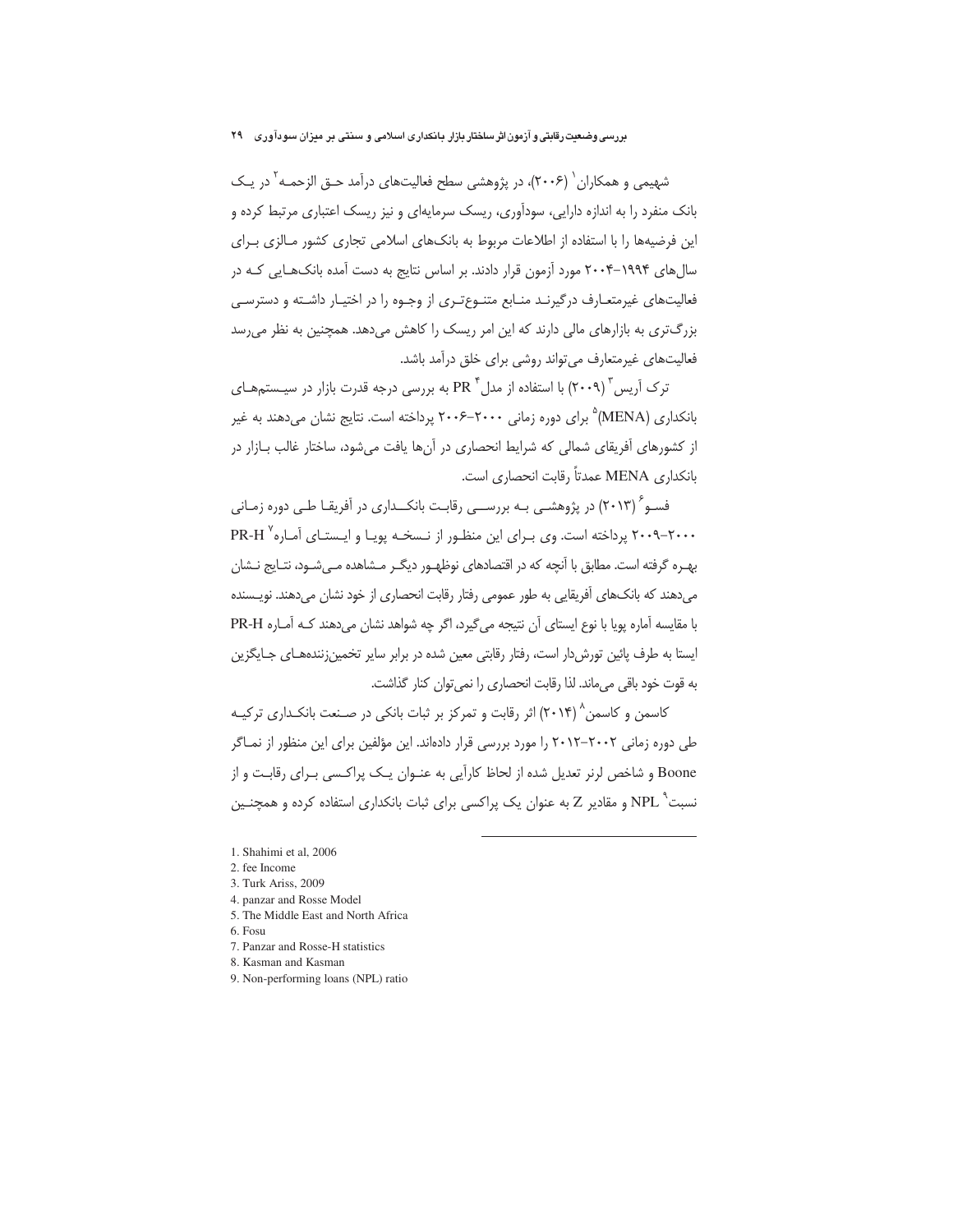از شاخص هرفيندال – هيرشمن (HHI) و نسبت تمركز ينج بانك` جهت بررسي اثر تمركز بازار بانکداری بر روی ثبات بانکی بهره گرفتهاند. نتـایج نـشان مـی‹هنـد افـزایش در درجـه قـدرت قیمتگذاری بانک، ثبات بانکی را افزایش می دهد. شـاخص هـای تمرکـز نـشان مـی دهنـد کـه بانکهای با بازار متمرکزتر ریسک بیشتری را متحمل میشوند. همچنین به نظر می رسد ک بانکها در محیطهای کمتر رقابتی و با تمرکز پائین تر باثبات تر هستند.

لئون ٔ (۲۰۱۵) نتایج رقابت بانکی بر محدودیتهـای اعتبـاری را مـورد بررسـی قـرار داده است. بدین منظور وی دادههای سطح ؓ مربوط به ۶۹ کشور در حال توسعه و نوظهور را استخراج و برای آزمون فرضیه خود از سه معیار غیرساختاری (شاخص لرنـر، آمـاره H، و نمـاگر Boone) بھرہ گرفته است. نتایج نشان مے دھند رقابت بانکی محدودیتھےای اعتبےاری را کےاھش دادہ و اینکه معیار تمرکز پیش بینی کننده قوی از دسترسی بنگاه به تأمین مالی نیست.

پژوهش حاضر از جهات مختلف متفاوت از پژوهش های قبلی است. اول اینکه، فرض می شود یک بازار جهانی برای خدمات مالی اسلامی وجود دارد که متفاوت از بازار بانکداری سنتی است و از نظر موقعیت جغرافیایی محدود به یک کشور نیست. در کشورهـایی کـه بـازارهـای سـرمایه کمتـر توسعه یافتهای دارند و بخش بانکی به عنوان مجرای اصلی تأمین مالی اقتصاد به کـار مـی رود، دو بازار موازی بانکی اسلامی و سنتی ایجاد شده است. در این مقاله کشورهایی انتخاب شدهاند کـه در آنها هر دو نوع بانک دایر بوده و سپس این دو نوع بانک به صورت یک مجموعـه در میـان همـهٔ کشورهای مورد نظر مورد بررسی قرار می€یرد. دوم اینکه، میزان رقابتی بـودن بـازارهـای جهـانی بانکداری سنتی و اسلامی با استفاده از طیفی از شاخص های کلیدی (معیار تمرکز یعنی آمـاره H و شاخص لرنر) سنجیدہ می شود. سوم، این مطالعه فراتر از مطالعات گذشته عمل مے کنـد و شـرایط رقابتی را به منظور بررسی تفاوت در سودآوری دو بخش بازار بانکداری مورد بررسی قرار میدهد.

# 2- رقابت یا انحصار

مبادله، یکی از اصلی ترین نیازهای بشر بوده و هست. بازار نهادی است که امکان مبادله را فراهم می کند. مهمترین عنصر مبنایی بازار، عنصر رقابت است که از زمان نخستین اقتصاددانان كلاسيك تاكنون تفاسير گوناگوني از آن شده است. از طرفي ما مــسلمانان بــه جامعيــت اســلام اعتقاد داریم و معتقـدیم کـه اسـلام در زمینـههـای گونـاگون برنامـههـای خـاص خـود را دارد

- 1.5-bank concentration ratio 2. Leon
- 3. level data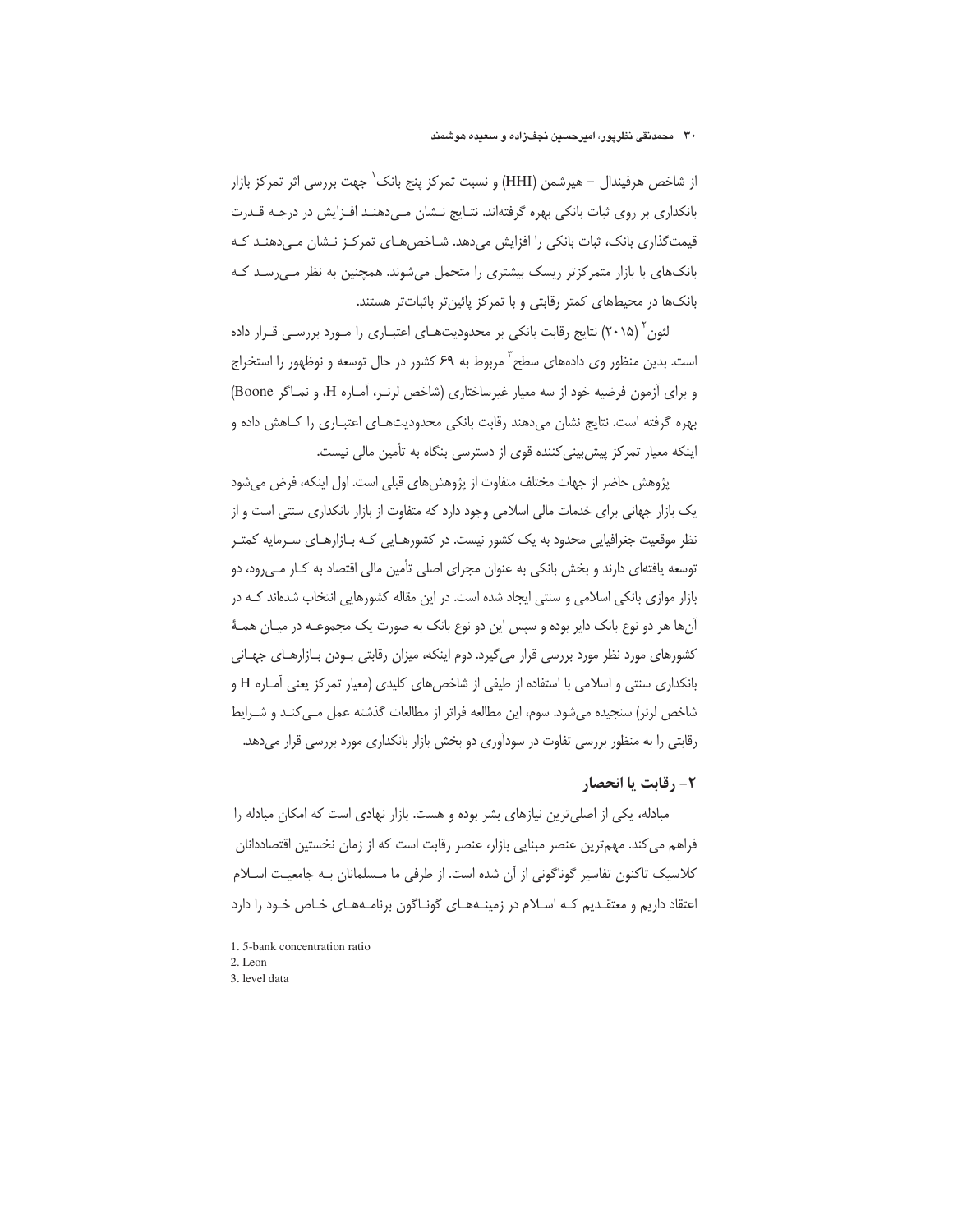(معصومی نیا، ۱۳۸۳). در جهان امروز، پدیده رقابت به عنوان یک پدیده ذاتی در فعالیتهای مالی و بازرگانی به ظهور رسیده و به موازات توسعه و رشد اقتصادی در جهت دستیابی به برتری هـای مدنی در چالش های زندگی بشر قرار گرفته است (صدر، ۱۳۷۸). ریـشه رقابـت، نفـع شخـصی و تضاد منافع فرد با دیگران است. از نظر اسلام، رقابت و چشم و همچشمی پذیرفتـه نیـست، امـا رقابت به معنای «مسابقه برای کـسب درآمـد» در چـارچوب قواعـد اخلاقـی و حقـوقی اسـلام پذیرفته میشود. این چارچوبها همچون فیلتری رقابت را از اثرهای سوء آن پاکسازی کـرده و در جهت اهداف نظام اقتصادي اسلام قرار مي دهند (ميرمعزّي، ١٣٨٧). البته اين نكته قابل توجه است که معنای رقابت در نزد اقتصاددانان با مفهوم عرفـی آن کـاملاً متفـاوت اسـت. رقابـت در معنای عرفی خود به معنای ِ مسابقه شخصی است که یکی برنده و دیگری بازنده خواهد بود. اما ماهیت رقابت در اقتصاد امری کاملاً غیرشخصی است و مسابقهای وجود ندارد. مثلاً دلیلی برای وجود دشمنی بین دو کشاورز گندم وجود ندارد. چون هیچ کـدام نفـوذی در بـازار رقابـت کامـل ندارند. در این بازار رقابت زمانی شدیدتر است که دو فروشنده کمتر همدیگر را به چشم رقیب بنگرند. در رقابت هر کس سعی دارد خود را به نحوی عرضه نماید و اساساً نیتی بـرای شکـست دادن و یا عقب راندن دیگری در سر نمیپروراند (نظرپور، ۱۳۸۰). پس میتوان گفت هـر چـه رقابت شـدیدتر باشـد، تـأثیر مـشارکت کننـدگان در بـازار بـر یکـدیگر کمتـر مـی شـود و هـیچ تولیدکنندهای احساس نمی کند که از رقابت تولیدکنندهٔ مجـاور خـویش در فـشار قـرار دارد؛ امـا زمانی که رقابت بسیار اندک است و مثلاً دو تولیدکننده بـرای کـالای خاصـی وجـود دارد، هـر تولیدکننده خود را در فشار سختی از سوی رقیب می پندارد (همان).

اسلام، رقابت براي دستيابي به منافع شخصي را تحريم نكرده؛ امّا بـه آن اصـالت نـداده و ضوابط بسیاری را برای آن وضع فرموده است. هدف اصلی اسلام این است کـه انـسان هـا بـه گونهای ساخته شوند که با انگیزه و نشاط به فعالیتهای اقتصادی بیردازند؛ امّا هدف آنان کسب رضایت خدا و خدمت به جامعه اسلامی باشد و در عین اینکه با تمام توان کار مـی کننـد رزّاق را خداوند بدانند و افق بلند انسان شدن، اصلي ترين آرمان آن ها باشد (معصومي نيا، ١٣٨٣). در بازار رقابتی رشد اقتصادی از طریق کشف روش های تولید کارآمد و کاهش هزینهها امری غیـرقابـل انکار است. اما با توجه به مبنای انسانشناختی این نظریه که همه انسانها در عرصه فعالیتهای اقتصادی با فاصله گرفتن از ارزش های اخلاقی، تنها در یی حداکثر کردن سود مادی شـخص خـود هستند، آثار منفی چنین رقابتی نیز بر صاحبنظران اقتصادی پوشیده نیست. ایجاد قطبهای عظیم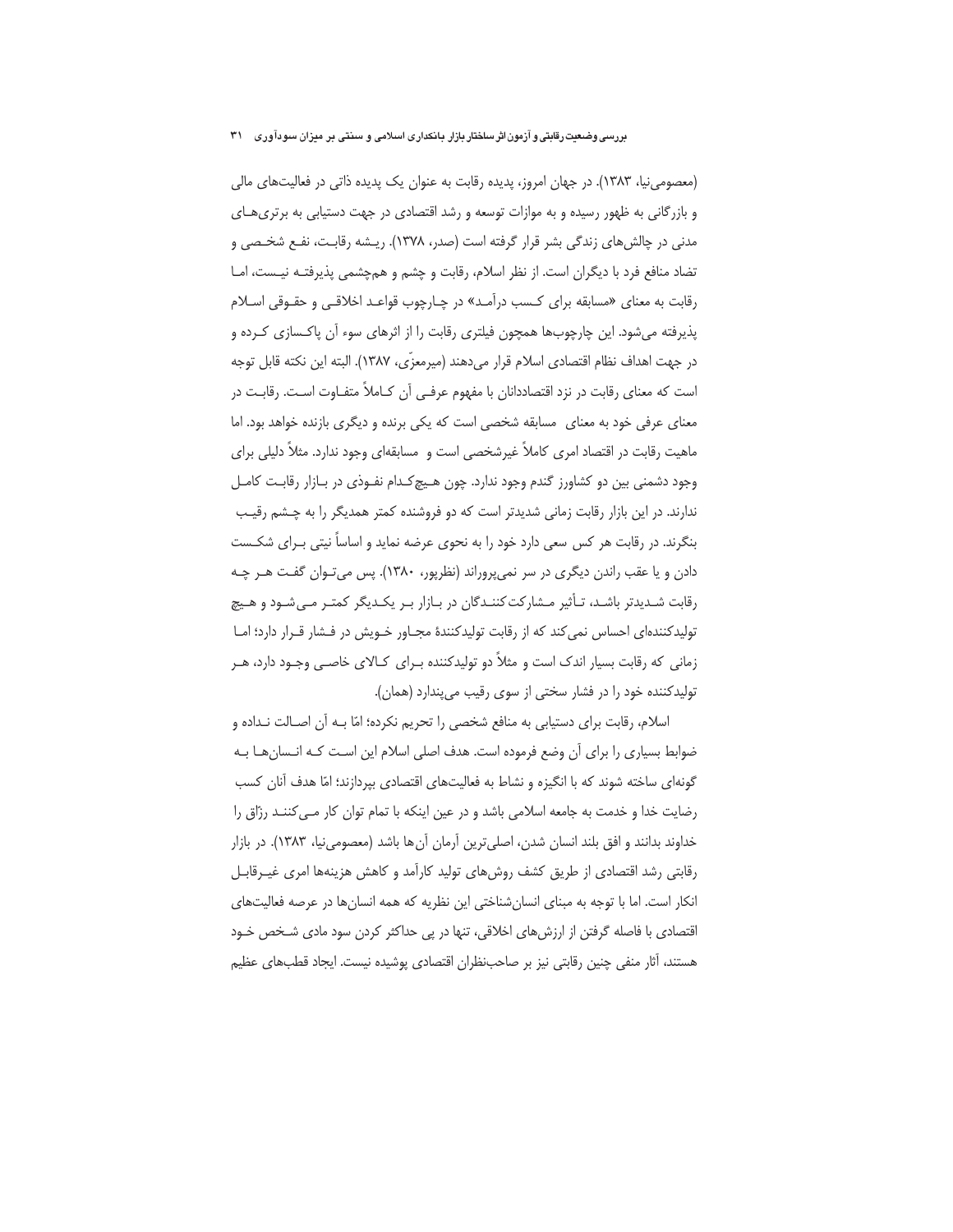## ۳۲ - محمدنقی نظریور، امبرحسین نجفزاده و سعیده هوشمند

اقتصادی و انحصارات بزرگ و بروز شکاف طبقاتی و فقـر شـدید، محـصول همـین رقابـت اسـت (تفضَّلي، ١٣٧٢). بازار رقابت كامل هرگز به وجود نيامده است؛ زيرا تحقــق شــروط آن در عــالم واقع و در خارج از ذهن انسان محال عرفي است. در واقع در بازار رقابت كامـل هـيچ&ونـه رقــابتي وجود ندارد و دلیلی هم بـرای رقابـت موجـود نیـست، چـون فعـالان اقتـصادی بـه تنهـایی تـوان تأثیر گذاری در بازار را ندارند. همچنان که در انحصار هیچگونه رقابتی وجود ندارد، رقابت واقعی تنها در بازارهایی که بین بازار رقابت کامل و انحصار کامل` وجود دارند، ممکن است (یوسفی، ۱۳۹۱).

امروزه بانکهـا بـه عنـوان نهادهـای متـشکل و سـازمان یافتـه نقـش حیـاتی در جـذب سرمایههای راکد و واگذاری این قبیل سرمایهها به بخشهای مولد و همچنین تـأمین نیازهـای مالی سرمایهگذاران برعهده دارند. بنابراین عملکرد بانک اثرات اساسی بر تخصیص سرمایه، رشد بنگاه، انبساط صنعتی و توسعه اقتصادی به دنبال دارد. رقابت به عنوان یک پدیده مثبت بـرای بیشتر صنایع مورد پذیرش قرار گرفته است و این امر برای بازارهای بانکداری نیز صـادق اسـت. رقابت در صنعت بانکداری همانند سایر صنایع، به منظور افـزایش کـارآیی و حداکثرسـازی رفـاه اجتماعی ضروری است. اما این نکته را نبایستی فراموش کرد که بخش بانکداری ویژگیهای خاصی دارد که اهمیت ویژهای برای آن در اقتـصاد پدیـد آورده و آن را از سـایر صـنایع متمـایز نموده است. به عنوان مثال می توان به درهمتنیدگی شدید این بخش از اقتصاد بـا بخـشهـای حقیقی آن اشاره کرد. آنچه که مسلم است چشمانداز و اساس رقابت در بانکـداری اسـلامی در حال تغییر است. در ابتدا بانکهای اسلامی از این مزیت برخوردار بودند که علاوه بر انطباق بـر اصول شريعت، تنها عرضه كنندگان خدمات مالي اسلامي بودند؛ به عنوان مثال بانـك الراجحـي عربستان، خانه تأمین مالی کویت و بانک اسلامی دبی سـال۱مـا در سـرزمینهـای خـود حالـت انحصاری داشتند لیکن در سال های اخیر، این وضع تغییر یافته است. به طوری کـه در دبـی هـم اکنون هشت بانک کاملاً اسلامی در کنار بانکـهای سـنتی وجـود دارد کـه آنِهـا نیـز عملیـات منطبق بر شریعت ارائه میدهند. آنچه مطرح است در یک سیستم دوگانه (بـه دلیـل توانمنـدی بیشتر بازار بانکداری سنتی و با در اختیار داشـتن شـاهراههـای فـراوان در زمینـه کـسب سـود)

١. در بازار اسلامي انحصار گر نمي تواند با افزايش قيمت در هنگام فروش و يـا كـاهش قيمـت در زمـان خريـد، بـه فعالیت خود ادامه دهد و اساساً وضعیت بازار اسلامی به گونهای است که مجالی بـرای شـکل گیـری ایـن گونـه انحصارات باقی نمی،اند. از سوی دیگر گاهی اوقات انحصارگر به جهت بیرون کردن رقبا اقدام به کاهش قیمت محصولات خود می کند. اگر این کاهش قیمت به جهت بیرون راندن رقبا در مقطع خاصی باشد، همان گونه کـه گرانی کالا (در یک بازار اسلامی) مورد پذیرش نیست ارزانی آن نیز مقبول نمی|فتد (نظرپور، ۱۳۸۰).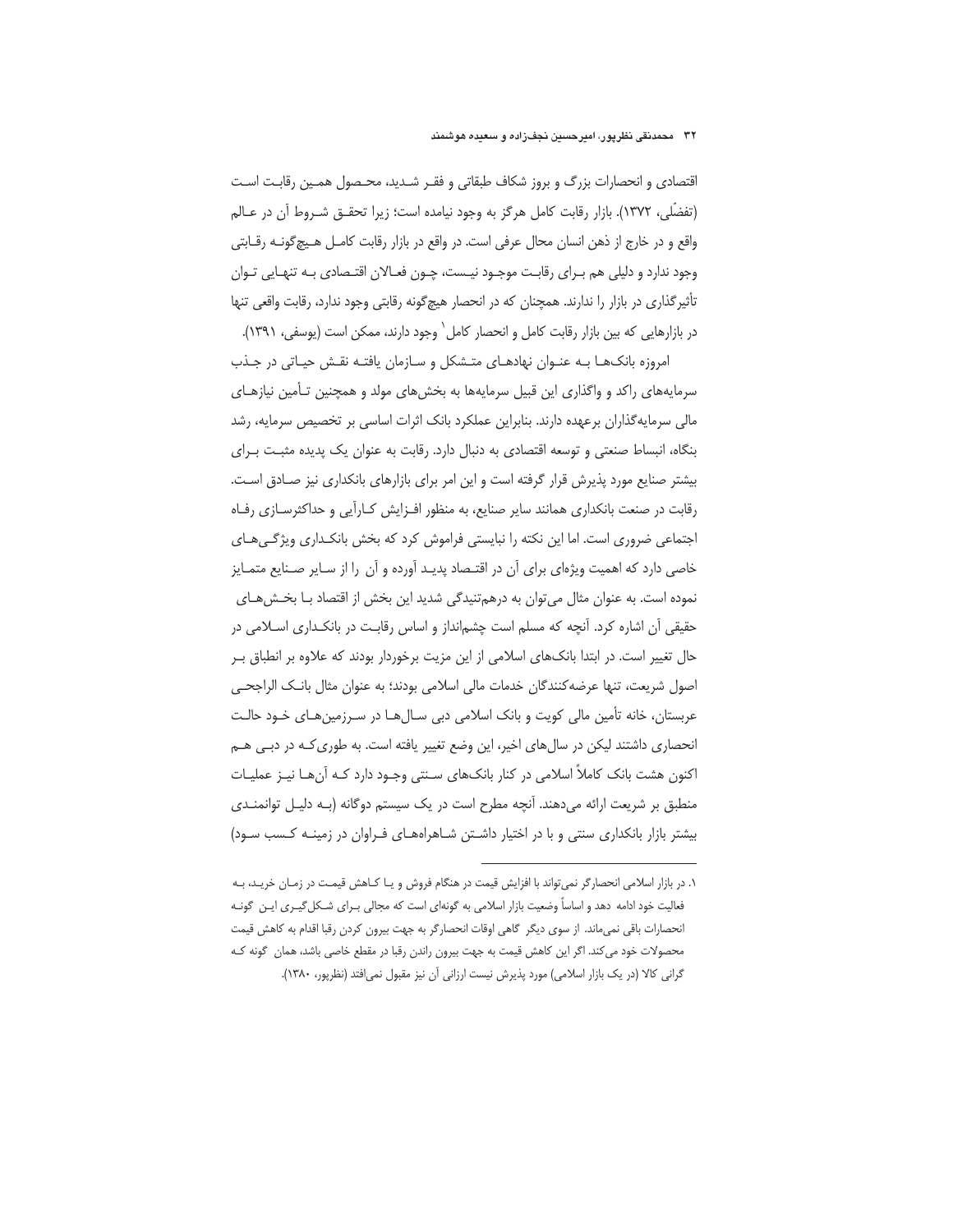بانکهای اسلامی سعی در حفظ خدمات مالی اسلامی در یک چارچوب انحـصاری داشـته و در عین حال به امر رقابت نیز میپردازند. مسئله مهم دیگری که مطرح است اینکه در یک چنـین سیستمی تمرکز در بانکداری اسلامی ممکن است شـدت پابـد کـه در چنـین حـالتی بانکـداری اسلامی از وضعیت رقابت انحصاری به سمت وضعیت انحصار کامل حرکت خواهد کرد؛ وضعیتی كه مطلوب ديدگاه اسلامي نيست. آنچه مطرح است اينكه رقابت سالم از نظر اسلام امرى مثبت قلمداد شده و لازم است تا امورات بانکداری نیز بر پایـه آن شـکل گیـرد. از ایـن رو لازم اسـت وضعیت بازار بانکداری اسلامی بررسی شده و عملکرد آنها کنترل شود.

# **۳- روش ارزیابی**

معيارهاي متداول تمركز شامل نسبت تمركز و شاخص هرفيندال – هيرشــمن (HHI) اســت. از نسبت تمرکز n بانک، به طور خاص نسبتهای C3 و C5 (به ترتیب نسبتهای مربوط به سه و پـنج بانک بزرگتر) بر اساس سهم دارائی ها، سیردهها و وامهایشان در بخش بانکداری استفاده شده است. از آنجایی که نسبتهای تمرکز اطلاعات بقیه بانکها را مد نظر قرار نمیدهند، با اضافه کردن مربعـات سهم بازار همه بانکها (با استفاده از کل دارائیها، سپردههـا و وامهـا) HHI نیـز محاسـبه مـیشـود. برخی مطالعات آماره PR-H و شاخص لرنر را برای تعیین درجه رقابت بانکداری بهکار می برند. `

# $H \circ I - \overline{I}$ اره  $-1 - \overline{I}$

رویکرد پانزار و راس (PR) جهت آزمون قدرت بازار، متکی بر این فرض است کـه بانـکـهـا استراتژیهای قیمتگذاری مختلفی را در پاسخ به تغییرات در هزینههای نهاده<sup>۲</sup> وابسته بــه ســاختار بازار که در آن فعالیت می کنند به کار می گیرند. بنابراین، پاسخ به این سؤال که یک بانک در بـازار رقابتی فعالیت کرده و یا اینکه مقداری قدرت انحصاری اعمال می کند از تحلیل درآمد کل آن بانک ممکن است که این درآمد کل به تغییرات قیمتهای نهاده<sup>۳</sup> پاسخ میدهد. بر اساس مفـاهیم ذکـر شده متد PR به تخمین معادلات فرم خلاصه شده درآمد زیر برای هر کشور متکی است:  $ln(TR_{ii}) = \alpha + \beta_1 ln(W_{i,ii}) + \beta_2 ln(W_{i,ii}) + \beta_3 ln(W_{i,ii})$  $(1)$ +  $\gamma_1 ln(Y_{1 it}) + \gamma_2 ln(Y_{2 it}) + \varepsilon_{it}$ 

١. براى اطلاعات بيشتر در زمينه شـاخص لرنـر بـه (Jimenez et al, 2013) و (Berger et al, 2009) و در زمينـه آماره H به (Claessens and Laeven, 2004) و (Schaeck et al, 2009) رجوع شود.

- 2. input Costs 3. input Prices
-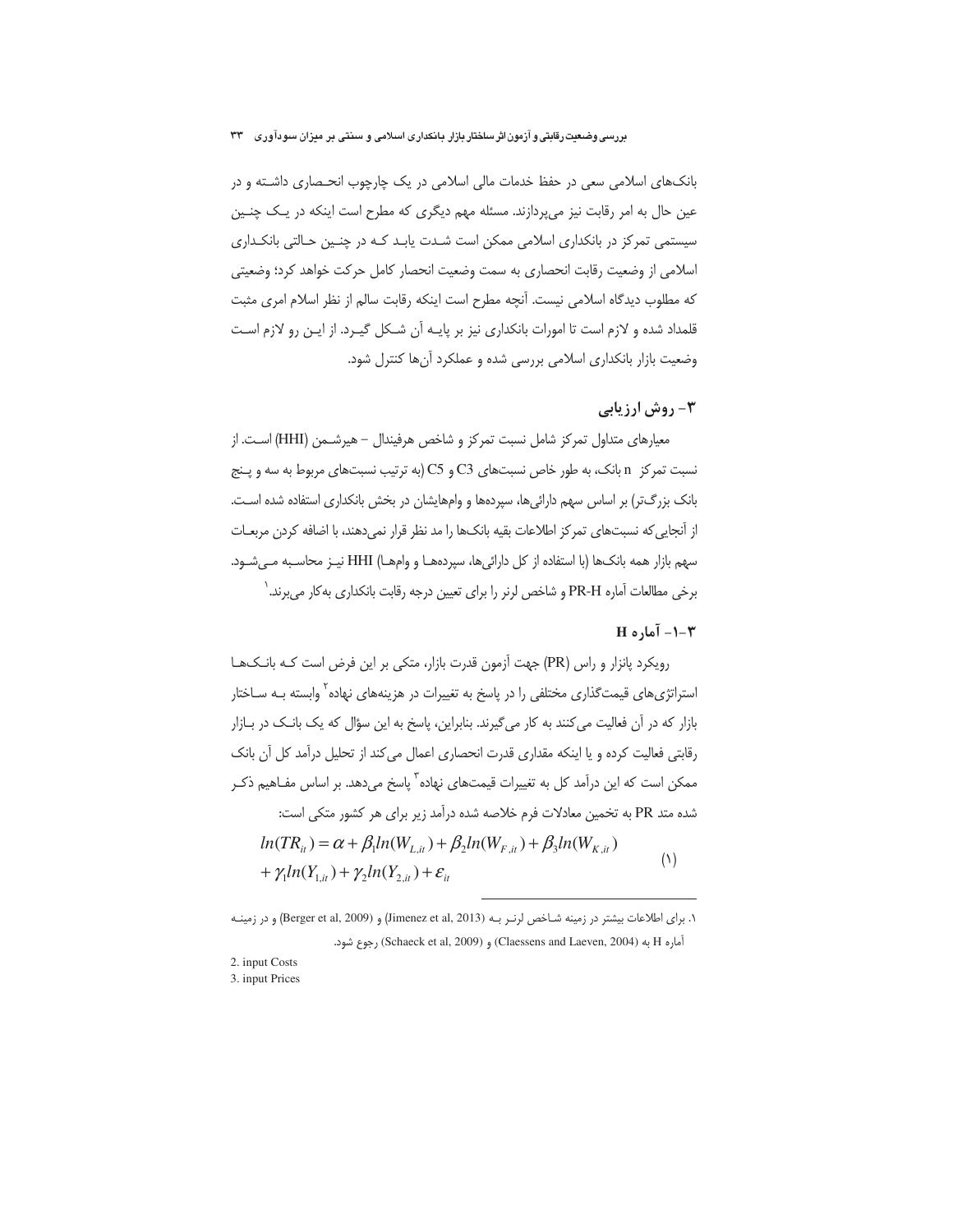#### ۳۴ - محمدنقی نظریور، امیرحسین نجف; اده و سعیده هوشمند

متغیر وابسته  $(TR_{_{it}})$  که بیانگر کل درآمدها است بــه تبعیــت از ناتــان و نیــو (۱۹۸۹)` و کازو و گیراردان (۲۰۰۶) ٔ از طریق نسبت درآمدهای بهرهای و غیـربهـرهای بـه کـل دارایـیهـا اندازهگیری میشود. معادله (۱) مشتمل بر سه قیمت نهاده است:  $W_{L it}$  به عنوان هزینه نیروی کار که به صورت نسبت مخارج پرسنل به کل داراییها نشان داده میشود،  $W_{F\,, it}$  نمـاد هزینــه  $W_{K_\cdot\! i\! t}$  اعتبارات که به صورت نسبت هزینههای بهره به کل سپردههـا نـشان داده مـیشـود و نشان دهنده هزینه سرمایه ثابت که به صورت نسبت هزینههای اداری و اجرایی به کل داراییها اندازهگیری میشود.  $Y_{1,i}$  و  $Y_{2,i}$  به ترتیب نشان دهنده نسبت سرمایه به کل داراییها و نسبت وامهای خالص به کل داراییها<sup>۲</sup> بوده و ترکیب سهام و تجارت بانک را کنترل می *ک*نند.

آماره H به صورت مجموع کشش های کل درآمدها به قیمت نهادههـا محاسـبه مـی شـود. یانزار و راس<sup>۲</sup> (۱۹۸۷) نشان دادند که آماره H میتواند ساختار و جهت بـازاری را مـنعکس کنـد که بنگاه متعلق به آن است و به صورت زیر تفسیر میشـود. در تعـادل رقـابتی بلندمـدت، یـک افزایش در قیمتهای نهاده منجر به افزایش یکسانی در کل درآمدها می شود، و بنگاههـایی کـه نتوانند افزایش در قیمتهای نهاده را یوشش دهند از بازار خارج می شوند؛ بنابراین آماره H براب با یک میشود. اما اگر بنگاه انحصاری باشد، آماره H منفی است زیــرا یــک شــیفت بــه بــالا در منحنی هزینه نهایی با یک کاهش در درآمدها همراه است. همچنین، اگـر سـاختار بــازار رقابـت انحصاری باشد، آنگاه آماره H بین صفر و یک قرار دارد.

کاربرد چارچوب PR برای بانکداری مستلزم سه فرض است. اول اینکـه، بانـک@ ا صـرفاً بنگاههای تک محصولی <sup>۵</sup> هستند و درآمدهای بهره را با استفاده از نیروی کار، سرمایه و سـپردههـا تولید می کنند که به عنوان عوامل تولید در نظر گرفته می شـوند ً. دوم، قیمـتهـای بـالاتر عوامـل تولید با درآمدهای بالاتر که از طریق خدمات با کیفیت بالاتر ایجاد شـده مـرتبط نیـستند؛ و سـوم، بانکها بنگاههای حداکثرکننده سود بوده و دارای توابع درآمد و هزینه نرمال هستند". نکته مهمتـر اینکه بانکها باید از نمای بلندمدت دیده شوند، برای این منظور از مدل زیر استفاده می شود:

- 4. Panzar and Rosse
- 5. single Product Firms 6. De Bandt and Davis
- 7. Gelos and Roldos

<sup>1.</sup> Nathan and Neave

<sup>2.</sup> Casu and Girardone

<sup>3.</sup> net Loans to total assets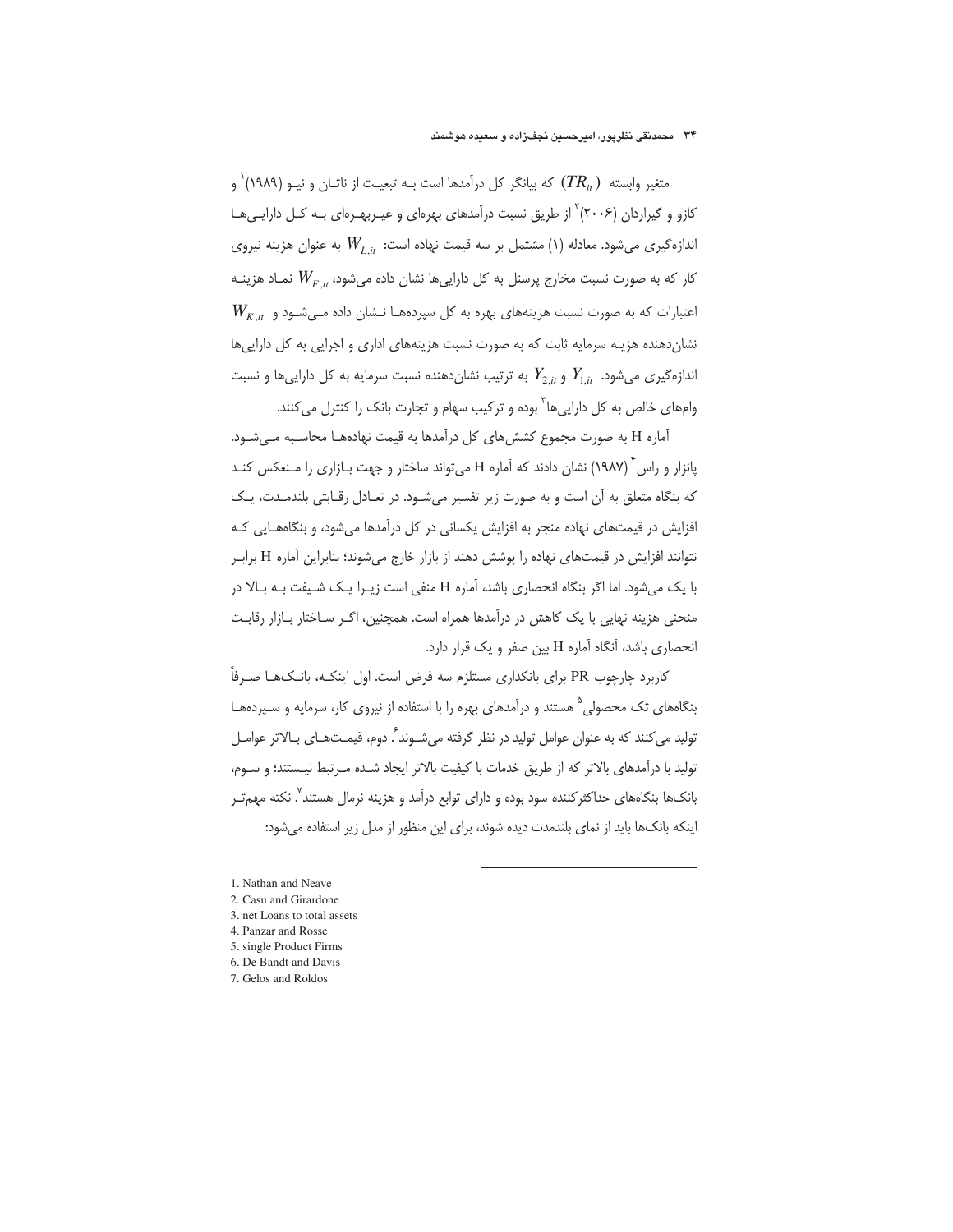$$
ln(ROA_{ii}) = \alpha + \beta_1 ln(W_{L,ii}) + \beta_2 ln(W_{F,ii}) + \beta_3 ln(W_{K,ii}) + \gamma_1 ln(Y_{L,ii}) + \gamma_2 ln(Y_{2,ii}) + \varepsilon_{ii}
$$
\n(7)

كه در آن ROA بازدهي بانك بر روى دارائيها است. آماره تعادل (E) برابر مجموع كشش هـاي قیمت نهاده است. اگر برای E یک مقدار به طور معنی داری متفاوت از صفر باشد این دلالت بـر عـدم تعادل بازار دارد. دلیل امر اینکه (در بلندمدت) بازده دارائیها ارتباطی به قیمتهای نهاده ندارد.

با وجود اینکه بزرگی آماره H شاخص مستقیمی از درجه رقابت است، این پراکسی ممکن است نتواند یک معیار پیوسته از شدت رقابت را نشان دهد. یانزار و راس (۱۹۸۷) نـشان دادنـد کـه آمـاره H تابعی نزولی از قدرت بازار در حالت انحصار مطلق است، اما تفسیر مقدار آن کمتر می تواند بـه صـورت مستقیم صورت پذیرد، زیرا بزرگی و نیز علامت آماره ممکن است ناشی از نرخ بهـره باشـد. همچنـین شافر ` (۲۰۰۴ a,b) در مورد استفاده از آماره H به عنـوان یـک معیـار پیوسـته از رقابـت ابـراز نگرانـی می کند و می پذیرد که تفسیر مقدار معین H ممکن است گمراه کننده باشد. نقص دیگ رآماره H ایـن است که آن در سطح کل محاسبه میشود، لذا نمی تواند جهت ارزیابی تصمیمات یک بانک در سـطح بنگاه به کار رود. رفتار رقابتی می تواند از طریق شاخص لرنر به نحو بهتری بررسی شود.

# ۲-۲- شاخص لرنر

شاخص لرنر مقیاس مستقیمی از رقابت است، زیرا بر روی قدرت قیمتگذاری تمرکز می کند. بنابراین در تفاوت بین قیمت و هزینه نهایی ظاهر میشود و به موجب آن درجهای به دست میآید که یک بنگـاه می تواند قیمت نهایی خود را فراتر از هزینه نهاییاش افـزایش دهـد. محاسـبه شــاخص لرنــر مــستلزم تخمین یک تابع هزینه ترانسلوگ <sup>۲</sup> با اثرات ثابت متغیرهای مجازی زمان بانک به شکل زیر است:

$$
lnCost_{ii} = \beta_0 + \beta_1 lnQ_{ii} + \frac{\beta_2}{2} lnQ_{ii}^2 + \sum_{k=1}^3 \gamma_{ki} lnW_{k,ii}
$$
  
+ 
$$
\sum_{k=1}^3 \phi_k lnQ_{ii} lnW_{k,ii} + \sum_{k=1}^3 \sum_{j=1}^3 lnW_{k,ii} lnW_{j,ii} + \varepsilon_{ii}
$$
 (7)

که در آن  $\,\,Q_{i\!\mu}\,$  بیانگر محصول یا کل داراییهای بانک i در زمـان t، و  $W_{i\!\mu}$  قیمـتهـای سه نهاده است که در بالا تعریف شد. بنابراین، هزینه نهایی به صورت زیر:

$$
MC_{TA_{it}} = \frac{Cost_{it}}{Q_{it}} \left[ \beta_1 + \beta_2 ln Q_{it} + \sum_{k=1}^3 \phi_k ln W_{k,it} \right]
$$
 (\*)

1. Shaffer

2. translog cost function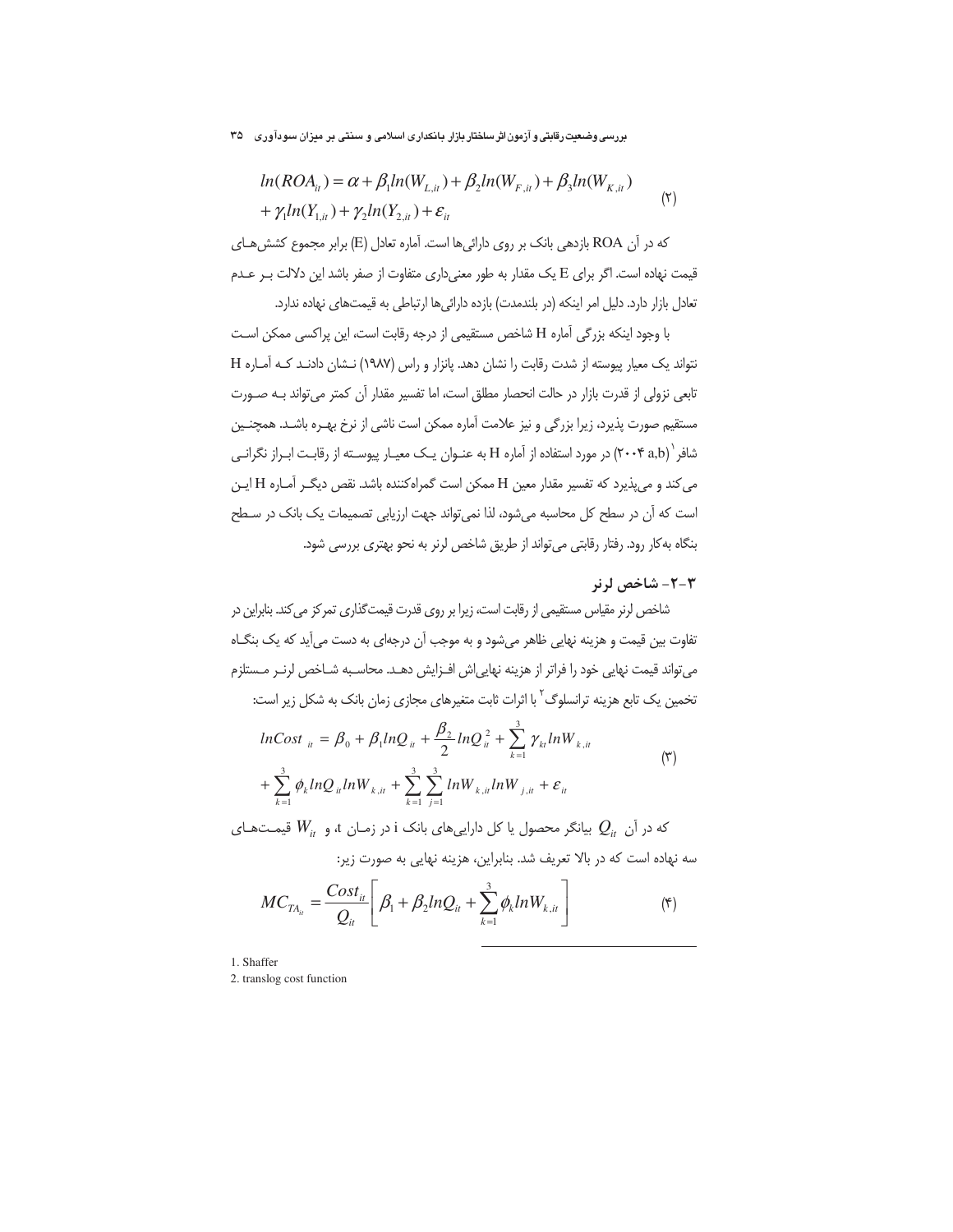## ۳۶ - محمدنقی نظریور، امیرحسین نجف(اده و سعیده هوشمند

و شاخص لرنر به صورت زیر محاسبه می شود:

$$
Lerner_{it} = (P_{TA_{it}} - MC_{TA_{it}}) / P_{TA_{it}} \tag{a}
$$

 $\left.\vphantom{\frac{1}{1}}\right\}$ قیمت کل داراییها است که از طریق نسبت کل درآمدها (درآمد بهره و غیربهره  $\left.\mathbf{P}_{\mathrm{T}\mathrm{A}_u}\right\}$ به کل داراییها برای بانک i در زمان t نشان داده مـیشـود، و  $\rm MC_{TA}$  هزینـه نهـایی کـل داراییها برای بانک i در زمان t است. شاخص لرنر بین (صفر و یک) نوسان می کند. زمانی کـه باشد آنگاه شاخص لرنر برابر با صفر است و بنگــاه قــدرت قیمــت $P_{\text{TA}} = \text{MC}_{\text{TA}}$ . ندارد. نزدیکتر بودن شاخص لرنر به عدد یک نشانِدهنده مارکآپ<sup>۲</sup> بالاتر قیمـت<sup>۳</sup> نـسبت بـه هزینه نهایی بوده و بنابراین قدرت بازار بنگاه بالاتر است.

# ٣-٣- آناليز چند متغيره

در یک آنالیز دو مرحلهای، نمونههای بانکداری سنتی و اسلامی را با هـم ترکیـب کـرده و تفاوتهای موجود در سودآوری را مورد آزمون قرار میدهیم. معادله رگرسیون مورد استفاده فـرم عمومی زیر را دارد:

 $prof_{it} = f(comp_{it}, Z_{it}, islamic, ln(GDP))$  $(5)$ که در آن  $\mathit{prof}_{ii}$  هم نشان دهنده بـازدهی دارایـی هـا بـرای بانـک i در زمـان t ( ,ROA) و  $\check{\;}$ هم بازدهی داراییهای با ریسک تعدیلشده (  $RROA_{i_t}$  ) برای بانک i است. به تبعیـت از اسـتیرو و مرسـيکا و همکـاران° (۲۰۰۷)  $RAROA_{ii} = \frac{ROA_i}{\sigma_{i}}$  اسـت، کـه در آن  $ROA_i$  و  $($ ۲۰۰۴  $A,b)$ به ترتیب میانگین و انحراف معیار بازدهی داراییها برای هر بانک در نمونه است. رگرسـیون  $\sigma_{\scriptscriptstyle ROAi}$ 

اثرات ثابت بانک را همراه با متغیرهای مجازی زمان به کار میبرد. وقتی  $RAROA_{i}$  بلون  $ROA_{i}$ تغییر زمان به کار برده می شود، یعنی رگرسیون های مقطعی مورد استفاده قرار گرفته است. دو پراکسی (یعنی آماره H و شاخص لرنر) برای رقابت را مـورد مقایـسه قـرار  $COMP_{ii}$ 

میدهد.  $Z_{it}$ دو متغیر کنترلی (یعنی اندازه و سهم بازار) بانک را نشان میدهد. متغیـر مجـازی «اسلامی بودن» بین بانکهای سنتی و اسلامی تمایز قائل میشود. زمانی که فعالیتهای بانک

1. interest and non-interest income

- 2. mark-up
- 3. Higher Mark-up of Price
- 4. Stiroh
- 5. Mercieca et al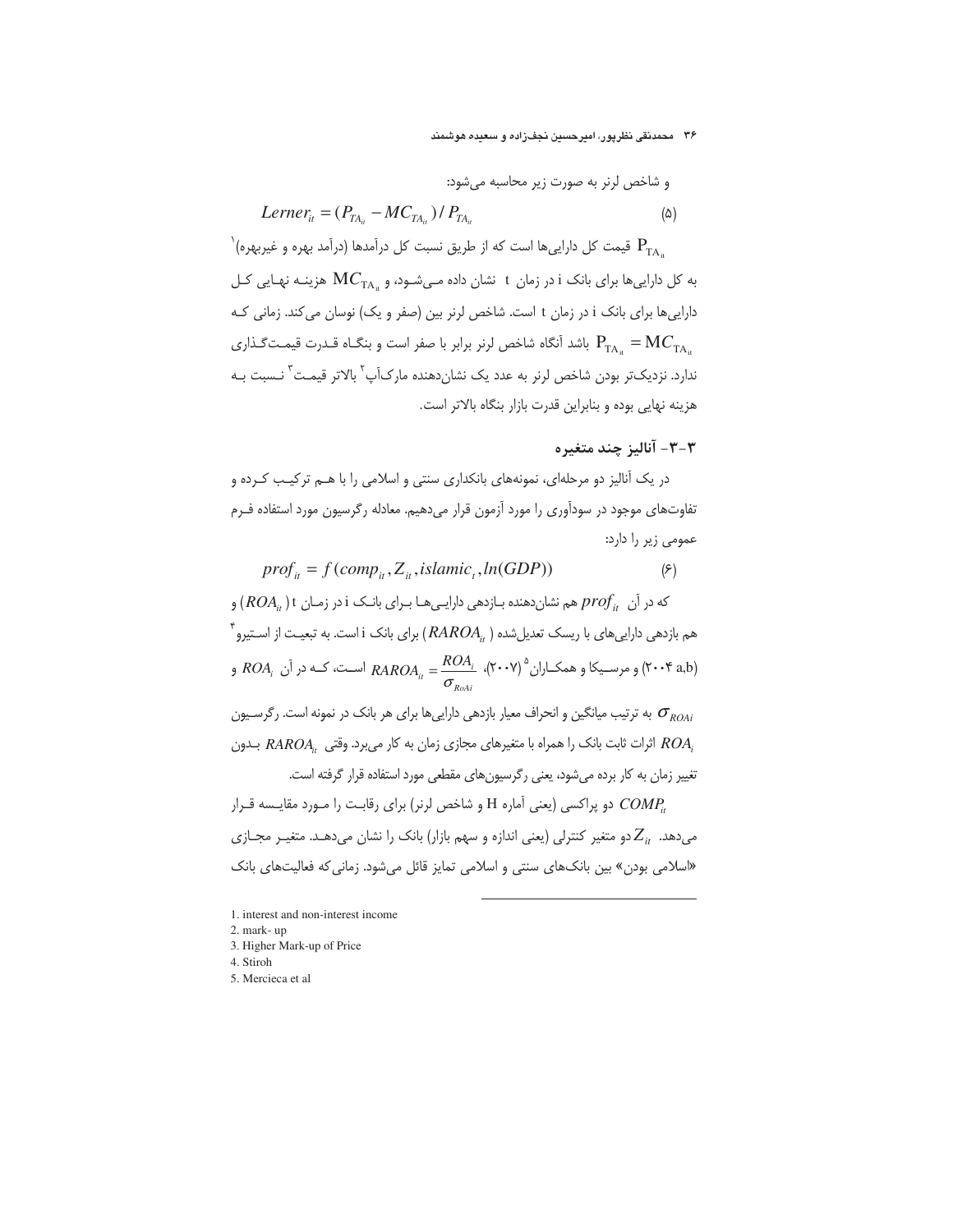کاملاً مبتنی بر شریعت است متغیر مجازی مذکور برابر با یک در نظر گرفته میشود. به تبعیـت از مارتینز – مایرا و ریلو` (۲۰۰۸) و برگر و همکاران (۲۰۰۹)، یک عبارت درجـه دوم بـه معادلـه (٣) اضافه شده تا یک رابطه غیرخطی بین رقابت و سـودآوری در بانکـداری را نـشان دهـد. در تمامی رگرسیونها لگاریتم طبیعی GDP سرانه به منظور کنترل تفاوت در توسعه اقتصادی بـین کشورها در نظر گرفته می شود.

# ۴- دادههای پژوهش

در این پژوهش به اطلاعات مالی در سطح بانک نیاز است. بدین منظور ایـن اطلاعـات را برای بانک های اسلامی در طول دوره ۲۰۰۰-۲۰۰۰ از پایگاه داده BankScope استخراج می کنیم، که این پایگاه داده توسط Fitch-IBCA فراهم شده است ٔ (شکل ۱).



این اطلاعات را با دادههای مربوط به بانکهای تجاری سنتی موجود در همان کشورها

تطبیق میدهیم. نمونه به دست آمده تنها شامل بانکـها و کشورهای اسلامی اسـت کـه در آن بیش از یک بانک اسلامی وجود دارد. با وجود علاقه رو به رشد در صنعت خدمات مالی اسلامی، بانکهای سنتی به مراتب بیشتر از بانکهای اسلامی در کشورهای انتخاب شده بـوده و انـدازه متوسط آنها (برحسب کل داراییها) کمتر از رقیبانشان است (شکل ۲ ب). بـه منظـور بررسـی

1. Martinez-Miera and Repullo

٢. كشورها و تعداد بانك@اي مورد بررسي در اين مطالعه مشتمل بر بحـرين (سـي بانـك)، كويـت (يـازده بانـك)، مالزی (۲۵ باتک)، قطر (دوازده بانک)، عربستان سعودی (شانزده بانک)، ترکیـه (هفـده بانـک)، امـارات متحـده عربی (٢٣ بانک) و اردن (شانزده بانک) است.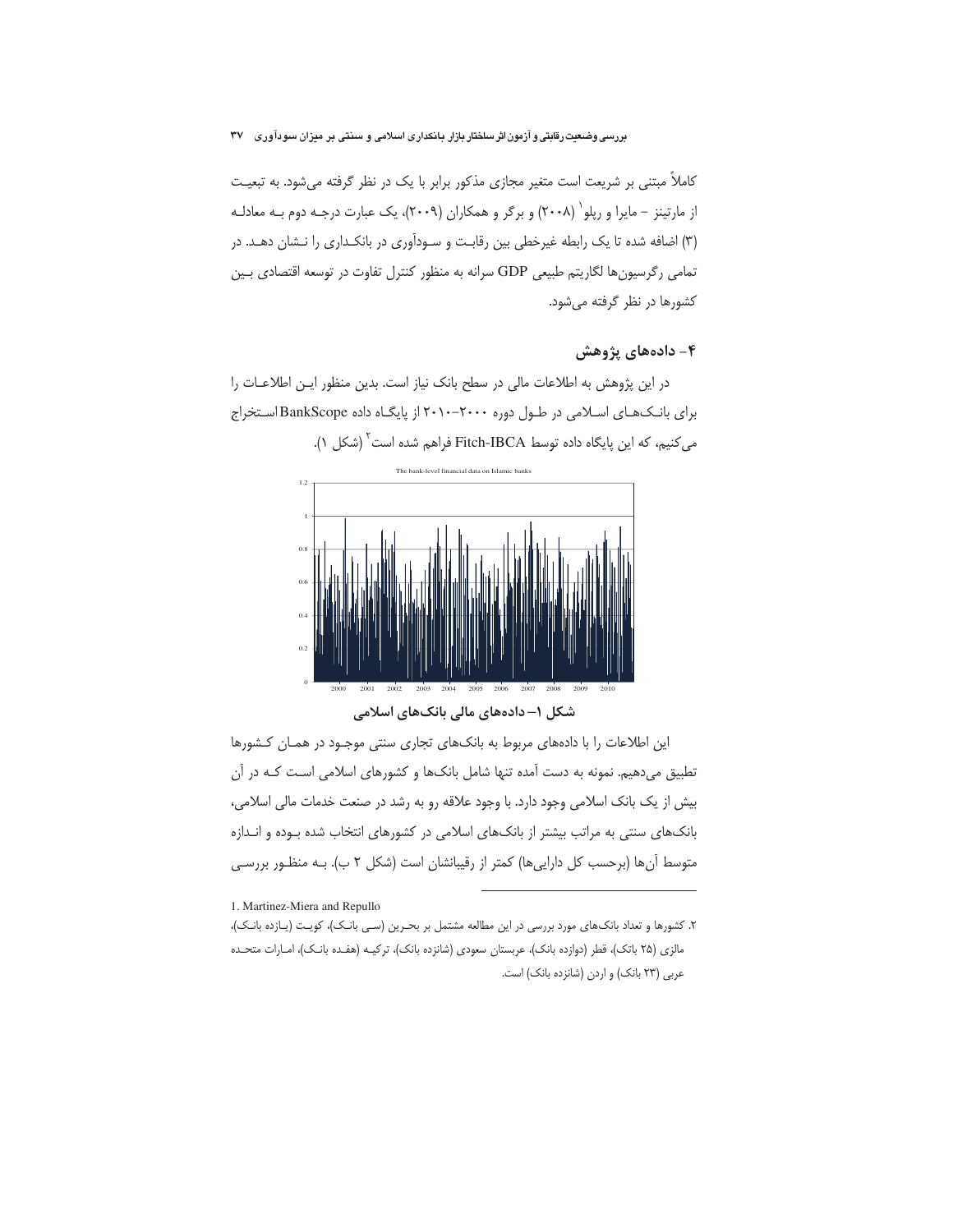اینکه در میان بانکهای سنتی و اسلامی ترکیب دارایی، تخصیص سرمایه، و سودآوری به طـور معنیداری متفاوت هستند، تفاوت در میانگینها را برای بانکها، سالها و کشورها مورد آزمـون قرار داده و نتایج در جدول ۱ ارائه شده است.

|                                         | E/TA بانکهای اسلامی در برابر      |                                     | L/TA بانکهای اسلامی در برابر        |                                                        |                                 |          |
|-----------------------------------------|-----------------------------------|-------------------------------------|-------------------------------------|--------------------------------------------------------|---------------------------------|----------|
|                                         | E/TA بانکهای سنتی                 |                                     | L/TA بانکهای سنتی                   |                                                        |                                 |          |
| كشور                                    | سال.                              | ىانك                                | كشور                                | سال                                                    | ىانك                            | مقاىسە   |
|                                         |                                   |                                     |                                     |                                                        |                                 | براساس   |
| $\mathcal{N} \cdot \mathcal{M} \cdot$   | $f(\Delta F)$                     | $\gamma/\cdot\gamma\gamma\rangle$   | $\lambda/\Delta\lambda$ ۳ $\lambda$ | $\mathbf{r}/\mathbf{v}\cdot \mathbf{v}^{\ast\ast\ast}$ | <b>\/</b> A \r V \r **          | مقدار t  |
| $(\cdot/\cdot \text{YAV})$              | $(\cdot/\cdots)^{\epsilon}$       | $( \cdot / \cdot \cdot \mathbb{M})$ | (1.49)                              | $(\cdot/\cdot\cdot\Delta\lambda)$                      | $(\cdot/\cdot \mathbf{y}\cdot)$ | Pr(T< t) |
|                                         | ROE بانکهای اسلامی در برابر ROE   |                                     | ROA بانکهای اسلامی در برابر ROA     |                                                        |                                 |          |
|                                         | بانکھا <i>ی</i> سنتے <sub>،</sub> |                                     |                                     | بانکھای سنتے,                                          |                                 |          |
| كشور                                    | سال                               | ىانك                                | كشور                                | سال                                                    | ىانك                            | مقاىسە   |
|                                         |                                   |                                     |                                     |                                                        |                                 | براساس   |
| $-1/\text{YAY}\text{\r{a}}^{\text{**}}$ | ۰/۵۵۹۴                            | $-1/7VY9$                           | ۰/۱۶۸۲                              | 1/195                                                  | $1/1705***$                     | مقدار t  |
| $( -1.544)$                             | (۰/۵۸۲۸)                          | $($ ./ $\Delta$ ۲۲۳)                | $(.$ /۲۲۲۴)                         | $($ ./۲۵۲۷)                                            | $(\cdot/\cdots)$                | Pr(T< t) |
|                                         |                                   |                                     |                                     |                                                        |                                 |          |

جدول (۱): آزمون میانگین، بانکهای اسلامی در برابر بانکهای سنتی: سطوح معنیداری ۱، ۵ و ۱۰٪ به ترتیب با \*\*\*، \*\* و \* نشان داده شده است.

منبع: محاسبات تحقيق

جدول ۱ نشان می دهد که بانکهای اسلامی در مقایسه با بانکهای سنتی به طور قابل توجهی نسبت بالاتری از دارایی هایشان را به تسهیلات تخصیص دادهاند، که ایـن نـشان دهنـده محدوده خطر بالاتر ریسک اعتباری است. در اصل، بانکهای اسلامی تـسهیم ریـسک را در فراهم کردن وجوه (اعطای تسهیلات) و هم در سرمایهگذاری کردن وجوه به کار می برند. اما، اثر ریسک خالص روی ریسک سهام را به آسانی نمی توان تعیین کرد. برای نشان دادن اینکه عمل تسهیم ریسک واقعاً ابزار تکمیل کنندهای است، شواهد کافی وجود ندارد. شاید به دلیل ملزومـات سرمایهای بیشتری که قانونگذاران برای ایجاد یک بانک اسلامی در مقایسه با یک بانک سـنتی وضع می کنند، به نظر می رسد که بانکهای اسلامی به طور قابل ملاحظهای تخصیص سـرمایه بهتری نسبت به بانکهای سنتی داشتهاند. بر اساس جدول ۱ بانکهای اسلامی محدوده خطـر ریسکشان (نسبت بالاتر وام به دارایی) را با ریسک مالی پایین تر (نسبت بالاتر سرمایه به دارایی) در مقایسه با همتایانشان تعدیل می کنند. در شکل ۲ (الف و ب) آمار بر اساس سال خلاصه شده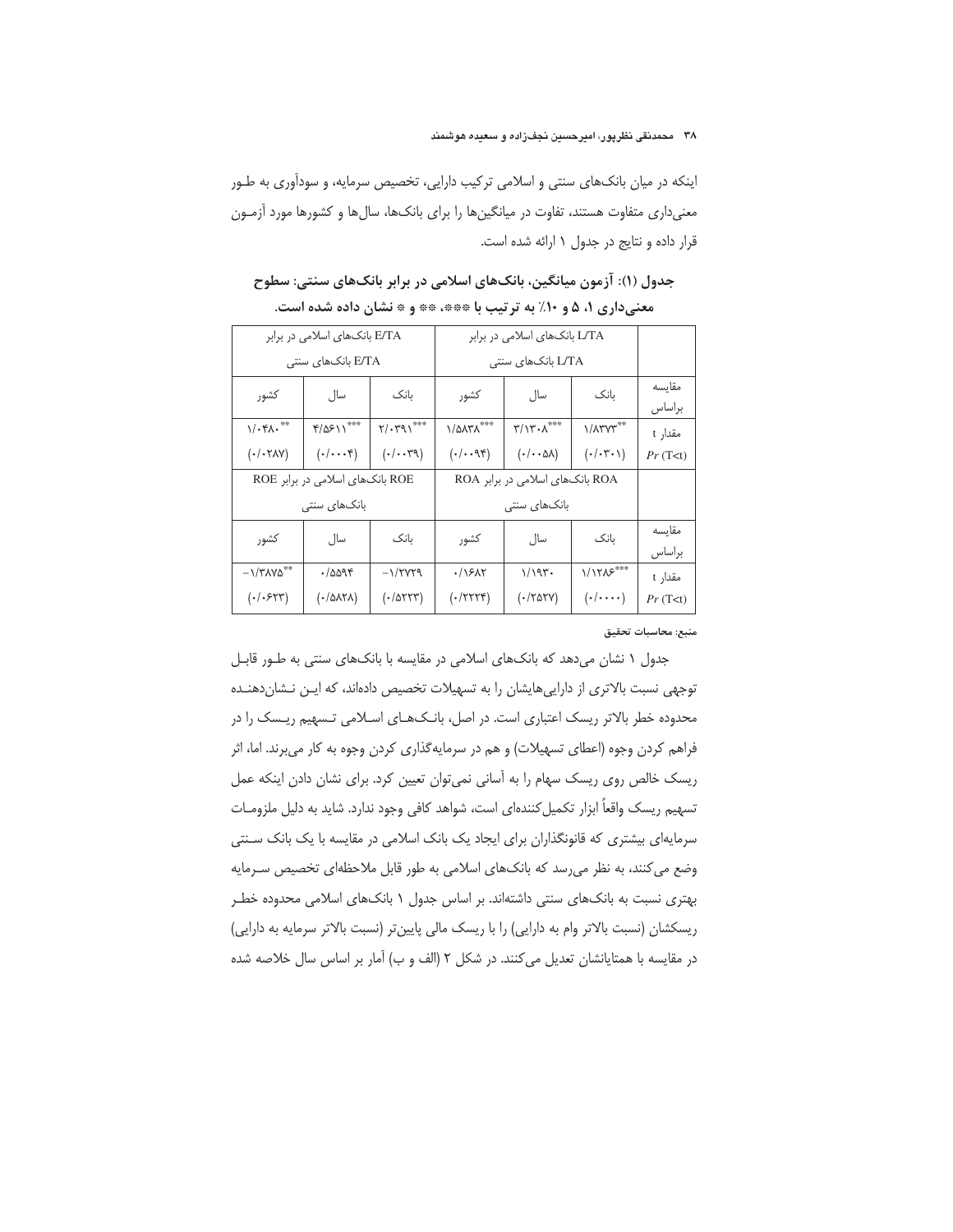

است. شكل ٢– الف، آمار مربوط به متوسط وام به دارايي ها (L/TA)`، دارايي خالص به دارايي ها ن بازدهی داراییها (ROA) و بازدهی دارایی خالص (ROE) ؓ را نشان میدهد.  $\displaystyle{^\text{v}(R)$ 

<sup>1.</sup> loans to assets

<sup>2.</sup> equity to assets

<sup>3.</sup> return on equity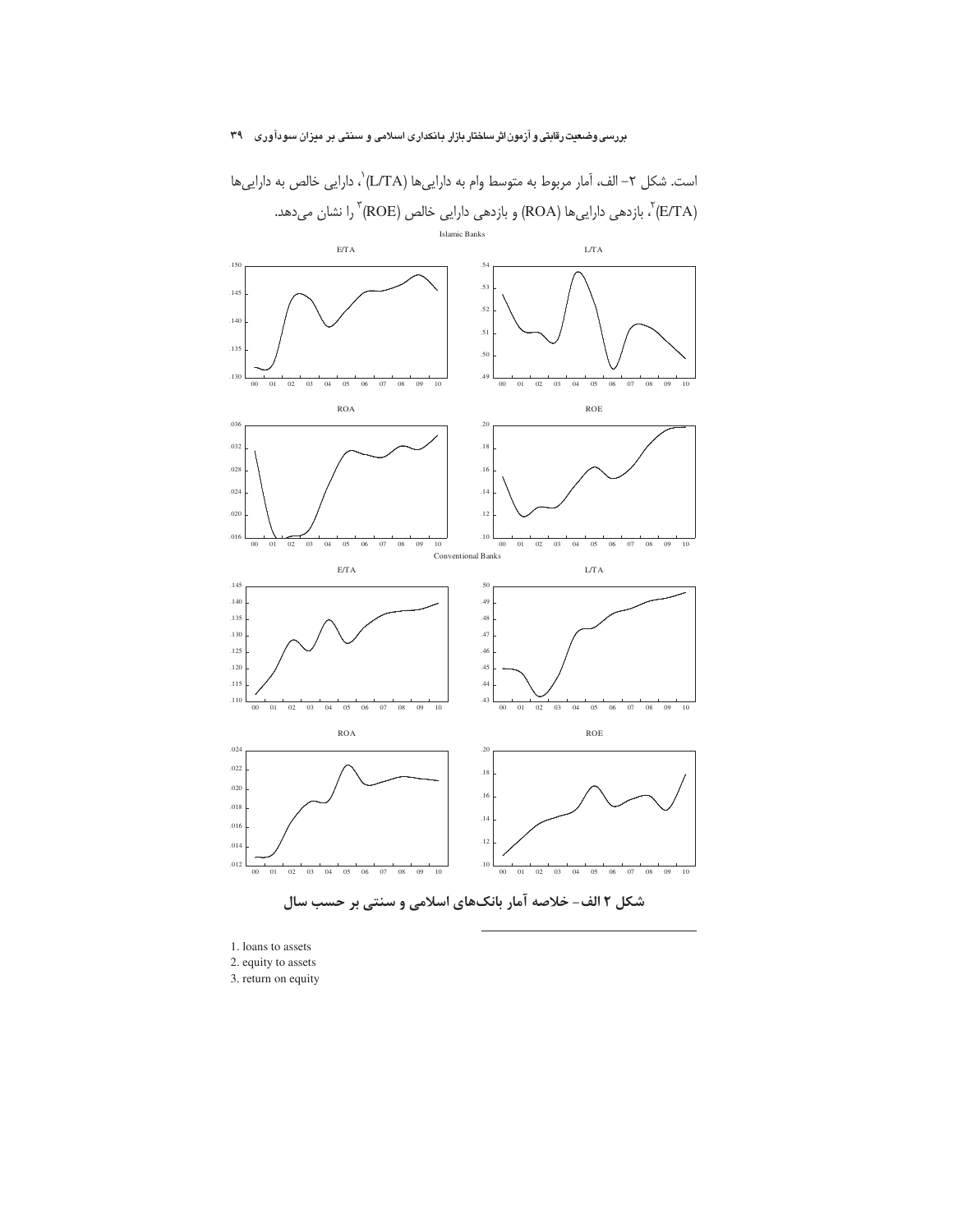## ۴۰ محمدنقی نظرپور، امیرحسین نجفزاده و سعیده هوشمند



# شکل ۲ ب- خلاصه آمار بانکهای اسلامی و سنتی بر حسب سال

در طول دوره نمونه، نسبت متوسط وامها به داراییها برای بانکهای اسلامی ۵۴/۲۴ درصد و در مقابل برای بانکهای سنتی ۴۱/۲۷ درصد است و نسبت سرمایه به داراییها برای ایـن دو بخـش بانکداری به ترتیب ۱۸/۲۱ درصد و ۱۳/۵۶ درصد است. مشاهده میشود که بانـکـهـای اسـلامی در مقایسه با بانکهای سنتی بیشتر در تأمین مالی فعالیت اقتـصادی وارد شـدهانـد، و اینکـه بانـک&ای اسلامی نسبت به بانکهای سنتی بهتر خلق سرمایه کردهاند. از نگاه مقیاسهای سـودآوری، متوسـط ROA و ROE بانکهای اسلامی به ترتیب ۲/۶۱ درصد و ۱۶/۳۳ درصد است. در حالی که ارقام متناظر برای بانکهای سنتی به ترتیب ٢/٠٧ درصد و ١۴/١٣ درصد هستند (جدول ٢).

|                      | بانکھای اسلامی                               |                                                   |                                             |         |
|----------------------|----------------------------------------------|---------------------------------------------------|---------------------------------------------|---------|
| E/TA                 | L/TA                                         |                                                   | <b>ROA</b>                                  |         |
| $\cdot/\lambda$ ۲۱۰۴ | ·/afrrra                                     | $\cdot$ / $\gamma$                                | ۵/۰۲۶–۰۱                                    | Mean    |
| $\cdot$ /V۳۱۸۵۰      | .7955971                                     | $\cdot$ /۴۱۶۳۳۹                                   | .1155.79                                    | Max     |
| . / . 515            | $\cdot/\Upsilon\cdot\Upsilon$                | $-\cdot/\cdot$ ۴۹۰۶۵                              | $-\cdot/\cdot$ ) arry                       | Min     |
| ۶/۲۳۰۶۶۵             | $\cdot$ /٢۴٣٢١۵                              | .4949.5                                           | $. / .$ $XYYY$                              | STD.DEV |
|                      |                                              |                                                   |                                             |         |
|                      |                                              | بانکھای سنتی                                      |                                             |         |
| E/TA                 | L/TA                                         | <b>ROE</b>                                        | <b>ROA</b>                                  |         |
| .78855V              | $\cdot$ /۴۱۲۷۱۶                              |                                                   | $\cdot$ / $\cdot$ Y $\cdot$ Y $\setminus$ A | Mean    |
| ۰/۴۳۵۶۹۴             | $\cdot$ / $\wedge$ $\vee$ $\cdot$ $\wedge$ ۳ | $\cdot$ /۴۵۱۰۲۷                                   | 1.5111                                      | Max     |
| $./-997.0$           | $\cdot/\cdot$ $\lambda\$                     | $-\cdot/\cdot$ \ $\uparrow$ $\uparrow$ $\uparrow$ | $-\cdot/\cdot$ ۴۷۱۵۱                        | Min     |

جدول (۲): آمارههای توصیفی مربوط به L/TA ،ROE ،ROA و E/TA بانک های اسلامی و سنتی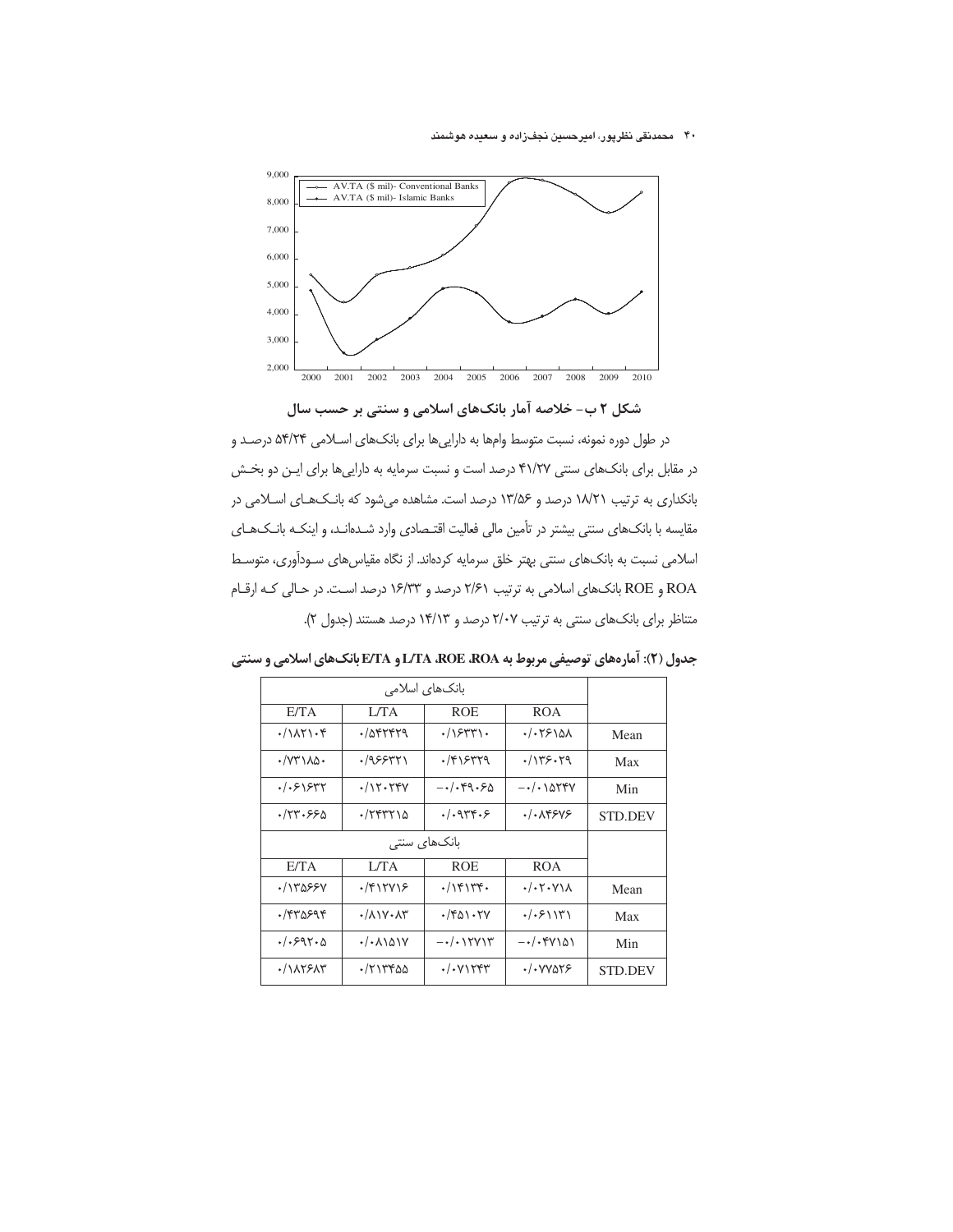# ۵- یافتههای تجربی

شکل ۳ شاخصهای تمرکز متداول مقایسهای بین بانکهـای سـنتی و اسـلامی را نـشان میدهد. نسبتهای تمرکز (شکل ۳ الف) نشان میدهد کـه تعـداد کمـی از مؤسـسات در بـازار بانکداری اسلامی تسلط دارند، و شاخص HHI (شکل ۳ ب) نشان میدهد کـه تمرکـز در بـازار جهانی اسلامی بالاتر از بانکهای سنتی است. همچنین مشاهده میشود که نسبتهای تمرکز برای بانکهای اسلامی در مقایسه با بانکهای سنتی سه برابر، و HHI همهٔ آنها هفت براب بزرگتر است. به منظور به دست آوردن یک فهم جـامع از شـرایط رقـابتی در میـان دو بخـش بانكدارى، آماره H و شاخص لرنر در شكل ۴ ارائه شده است.



شکل ۳ الف- نسبتهای تمرکز مقایسهای بین بانکهای سنتی و اسلامی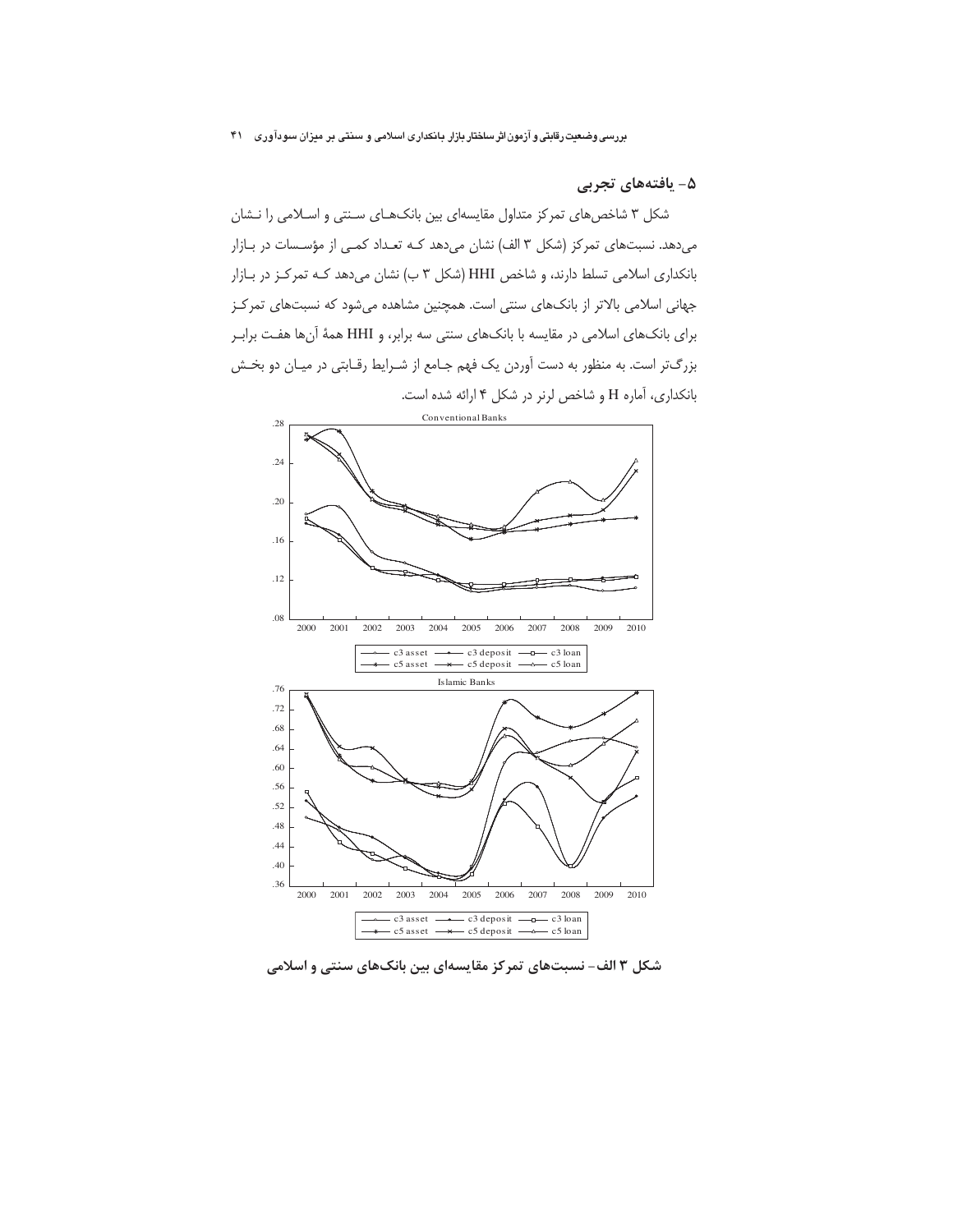#### ۴۲ \_ محمدنقی نظرپور، امیرحسین نجف;راده و سعیده هوشمند



شکل ۴- معیارهای رقابت، بازارهای بانکداری اسلامی و سنتی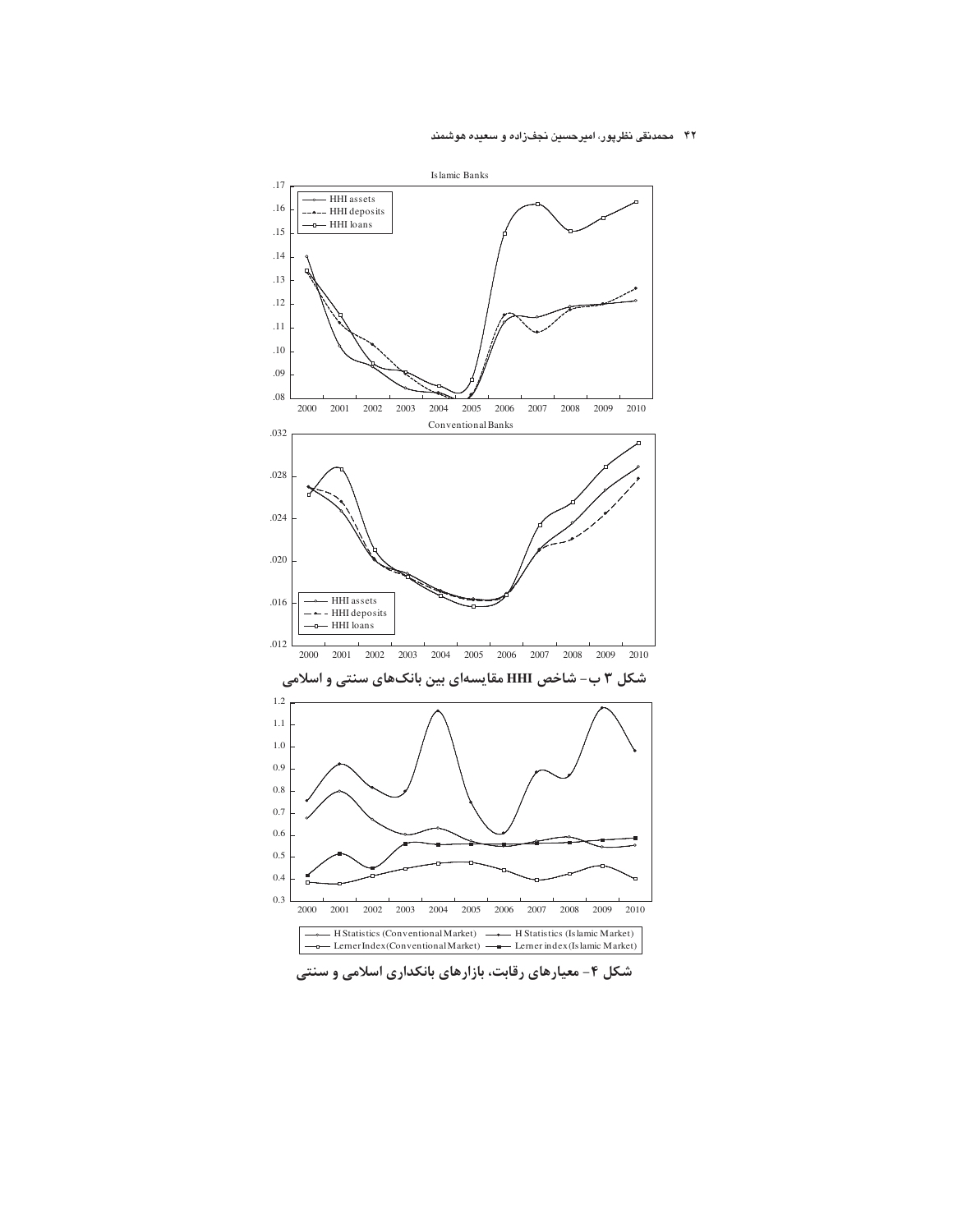بر اساس شكل ۴، آمارههاى H محاسبه شده بيانكر اين مطلب است كه رقابت انحصارى ساختار بازار را در هر دو بخش بانکداری سنتی و اسلامی جهانی بهتر توصیف می کند. ارقام پایینتر برای بانکهای سنتی بر کمتر رقابتی بودن بازار بانکداری سنتی نسبت به بازار بانکداری اسلامی دلالت نمی کند؛ زیرا آماره H یک مقیاس پیوسته از درجه رقابت نیست. نتایج استفاده از شاخص لرنر می تواند دید بهتری درباره درجه رقابت فراهم آورد. شاخصهای لرنر گزارش شده برای بانکهای اسلامی بالاتر از شاخصهای لرنر گزارش شده برای بانکهای سنتی است، به این معنا که به میزان قابل ملاحظهای درجه بالاتری از قدرت بازار در بخش بانکداری اسلامی مستولی میشود.

|                                                                               | شاخص لرنر                                        |                                                                                   | آماره H                                                              |                    |  |
|-------------------------------------------------------------------------------|--------------------------------------------------|-----------------------------------------------------------------------------------|----------------------------------------------------------------------|--------------------|--|
|                                                                               |                                                  | پانل ROA به عنوان متغير وابسته                                                    |                                                                      |                    |  |
| $\cdot$ / $\cdot$ $\land$ Y $\land$ Y $\uparrow$                              | $-(.051)Y^{***}$                                 | $-\cdot/\cdot \gamma\cdot \gamma \setminus \gamma^{***}$                          | $ \cdot$ $/$ $\cdot$ $\circ$ $\circ$ $\circ$ $\circ$ $\circ$ $\circ$ | رقابت              |  |
| (1.1.1.0)                                                                     | $($ ./.۲۷۶۹۵۱)                                   | $($ -/--۳۵۹۷۸)                                                                    | $(\cdot/\cdot\cdot\tau\setminus\iota\mathfrak{r}\omega)$             |                    |  |
| $\cdot$ / $\cdot$ $\vee$ $\vee$ $\cdot$ $\vee$ $\cdot$ $\vee$ $\cdot$ $\cdot$ |                                                  |                                                                                   |                                                                      | رقابت <sup>۲</sup> |  |
| $($ ./. $\forall$ r $\forall$ . $\forall$                                     |                                                  | $( \cdot / \cdot \mathbf{Y} \cdot \mathbf{Y} \mathbf{Q} \mathcal{F} \mathbf{Y} )$ |                                                                      |                    |  |
| $-\cdot/\cdot\cdot$ $\uparrow\uparrow\downarrow\downarrow\uparrow$            | $-1.1999$                                        | $\cdot$ / $\cdot$ $\uparrow$ $\uparrow$ $\uparrow$                                | $-(\cdot$ -rarra                                                     |                    |  |
| $($ ۰/۰۰۲۵۸۷۷ $)$                                                             | $($ ./.۳۶۶۱۲۳)                                   | $($ ۰/۰۷۲۲۵۶۸)                                                                    | $($ ·/··۲۶۸۴۱)                                                       | سهم بازار          |  |
| $. / $ $9. /$                                                                 | $\cdot/\cdot \cdot \text{r}$ arra                | $-\cdot/\cdot\cdot$ Y $\cdot$ Y $\wedge$                                          | $-\cdot/\cdot \cdot \Delta$ ۶۲۷ <sup>**</sup>                        |                    |  |
| $(\cdot/\cdot \setminus \wedge \wedge \wedge \wedge \wedge)$                  | $($ ·/··۲۶۸۴۱)                                   | $($ ./. $\Upsilon$ ۱۹۹۱۴)                                                         | $(\cdot/\cdot\cdot\mathsf{TYF})\mathsf{Y}$                           | اندازه بانک        |  |
| $-(.7-.540$                                                                   | $\cdot/\cdot$ $\frac{1}{205}$                    | $. / .   \Delta F   . Q$                                                          | $\cdot/\cdot$ $\cdot$ $\circ$ $\circ$ $\circ$                        |                    |  |
| $(\cdot/\cdot\cdot\mathbf{Y}\cdot\mathbf{X}\mathbf{Y}\mathbf{Y})$             | $(\cdot/\cdot\cdot$ 91849)                       | $($ ·/·۴۹۳·۶۶)                                                                    | $(\cdot/\cdot\cdot\mathbf{Y}\cdot\mathbf{Y}\mathbf{P})$              | متغیر مجازی اسلامی |  |
| $\cdot/\cdot\cdot$ YYA $\Upsilon$                                             | $\cdot/\cdot\cdot\sqrt{2}$                       | $\cdot/\cdot \cdot$ $\wedge$ $\vee$ $\vee$ $\rightarrow$ $\rightarrow$            | $-(.95.07***$                                                        |                    |  |
| $(1/\cdot 1)$                                                                 | $(\cdot/\cdot$ rrsraa)                           | $( \cdot / \cdot \cdot \cdot \wedge \Delta \wedge \Delta)$                        | $($ ./ $\text{YAYSF}$                                                | توسعه اقتصادى      |  |
| $-1.7.7.991$                                                                  |                                                  | $\cdot/\cdot\$ $\vee\wedge\vee\heartsuit$                                         | $-\cdot/\cdot\cdot$ ۶۰۷۹۶                                            |                    |  |
| (1.11591)                                                                     | $(\cdot/\cdot\cdot\cdot\lambda\cdot\mathcal{A})$ | $($ - $/$ - $Y$ avv $\lambda$                                                     | $(1/\Delta f V V F \lambda)$                                         | جزء ثابت           |  |
| $-\frac{1}{\gamma}$                                                           | n/a                                              | $1/\Upsilon$ . FV $\Lambda$ F                                                     | n/a                                                                  | نقطه عطف           |  |
| $^{+}$                                                                        | $^{+}$                                           |                                                                                   |                                                                      | علامت رابطه        |  |

# جدول (۳): رقابت و سودآوری بانک (اعداد داخل پرانتز بیانگر انحراف معیار است)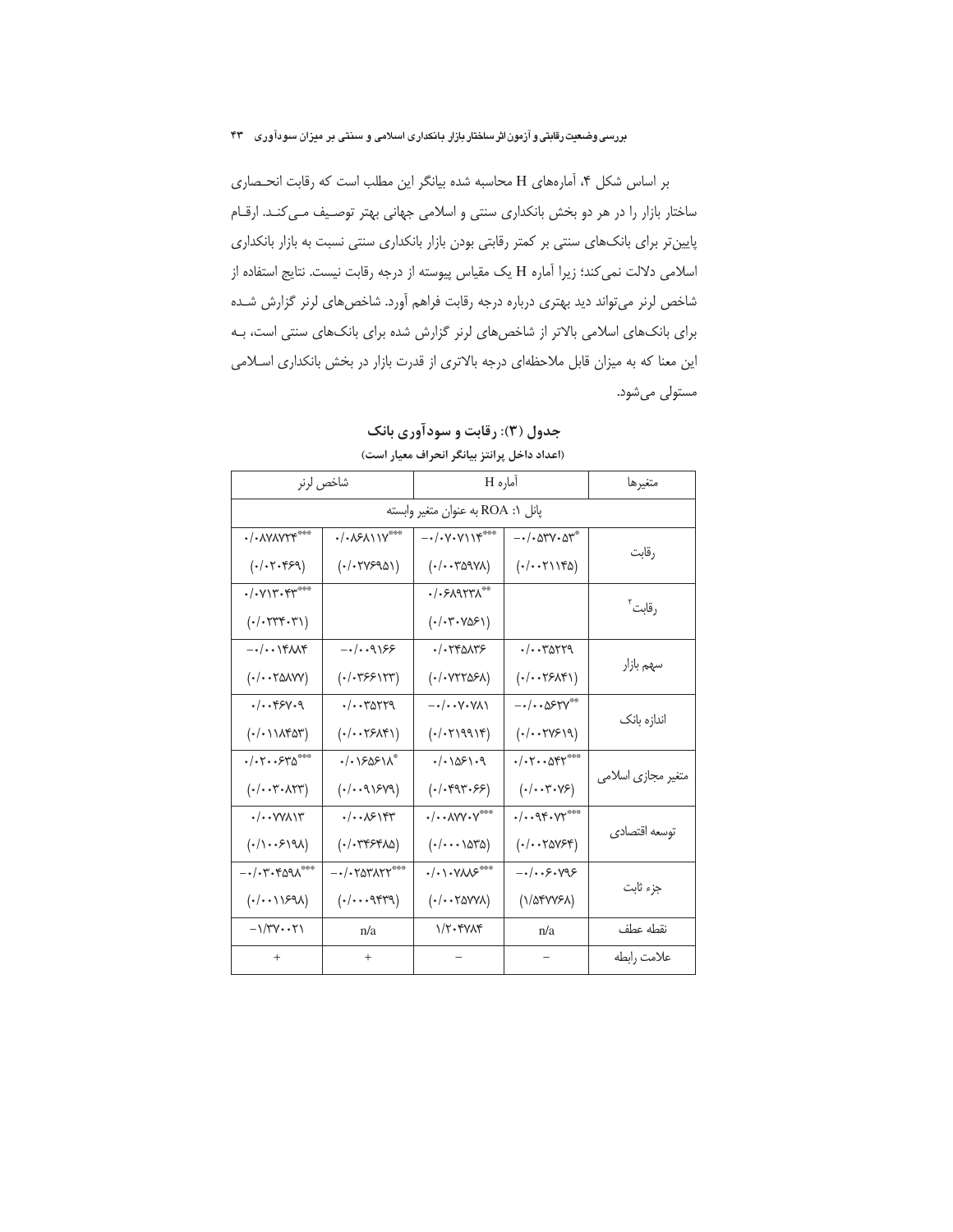# ۴۴ محمدنقی نظرپور، امیرحسین نجفزاده و سعیده هوشمند

|                                                                                                                          | پانل ۲: ROA با ريسک تعديل شده به عنوان متغير وابسته              |                                                      |                                                                   |                    |  |
|--------------------------------------------------------------------------------------------------------------------------|------------------------------------------------------------------|------------------------------------------------------|-------------------------------------------------------------------|--------------------|--|
| $\mathbf{y}/\mathbf{y}$ ary $\mathbf{y}$                                                                                 | ************                                                     | $-Yf \lambda / \lambda f V V^*$                      | -۶/۴۶۷۴۸۵                                                         |                    |  |
| $( \cdot   \mathcal{F} \cdot \mathcal{A} \setminus \mathsf{TYY} \mathcal{F})$                                            | (1/FY577A)                                                       | $(491/\sqrt{99})$                                    | (N/5975N)                                                         | رقابت              |  |
| ٣/٢٣٢٧٩٥***                                                                                                              |                                                                  | 555/0500                                             |                                                                   | رقابت <sup>۲</sup> |  |
| $(\vee \cdot \wedge \negthinspace \ast \negthinspace \circ \negthinspace \cdot \negthinspace \circ \negthinspace \circ)$ |                                                                  | $(\forall \cdot \cdot/\cdot \curlyvee \cdot \Delta)$ |                                                                   |                    |  |
| $ \cdot$ / $\wedge$ $\wedge$ $\vee$ $\rightarrow$ $\sim$ $\sim$                                                          | $-YY/Y \cdot 9 \cdot \Delta^*$                                   | $-15191.5$                                           | $-\tau\tau/\cdot\cdot\gamma\tau$                                  |                    |  |
| $(\cdot / \texttt{YSY} \texttt{Y} \cdot \texttt{Y})$                                                                     | $(\mathbf{f} \cdot \mathbf{M} \mathbf{f} \mathbf{f} \mathbf{f})$ | $(\cdot/\tau\cdot\Delta\Lambda\tau\gamma)$           | $(M\wedge\wedge\wedge\wedge\wedge\wedge\wedge\wedge\wedge)$       | سهم بازار          |  |
| $\cdot$ /9551.7)                                                                                                         | $47558180***$                                                    | <i>./۶</i> ۸۹۸۴۶۷                                    | $\cdot$ /Y۶۲۹۱۷۳***                                               |                    |  |
| $(*$ /۳۴۰۷۲۳۹)                                                                                                           | $(\cdot$ /۳۳۹۴۱۵۳)                                               | (1/170Y9Y)                                           | $(\cdot \wedge \wedge \wedge \vee \wedge \cdot \vee \vee \wedge)$ | اندازه بانک        |  |
| 1/981884                                                                                                                 | 1/1٢۶١٣٨***                                                      | ۱/۰۶۷۱۶۵                                             | $\frac{1}{T}$                                                     |                    |  |
| $(\cdot/\text{Y}\text{AY}\cdot\text{YY}\text{Y})$                                                                        | $($ ./۳۵۴۳۸۳۷ $)$                                                | $(1/94V\cdot 9A)$                                    | $($ ۰/۵۸۵۹۵۵)                                                     | متغیر مجازی اسلامی |  |
| $\cdot$ /٣١۶٩ $\cdot$ ٣٣                                                                                                 | ·/avvrstr                                                        | $-19517920$                                          | ٠/٧۶٢۶١٨٣**                                                       |                    |  |
| $(\cdot$ /۴۱۹۳۶۶۴)                                                                                                       | $(\cdot$ /۴۸۴۸۲۳۶)                                               | $(1/5.94^{\circ}1)$                                  | $(\cdot/\Upsilon\Lambda\Upsilon\setminus\cdot)$                   | توسعه اقتصادى      |  |
| $-\gamma/\xi\zeta\cdots$                                                                                                 | -۶/۲۷۶۳۴۸                                                        | $\mathbf{y} \cdot \mathbf{y}$                        | $-111899.9$                                                       | جزء ثابت           |  |
| (515.74.5)                                                                                                               | $(N\Delta \text{TTY})$                                           | $(1 - \frac{1}{2})$                                  | $(\cdot/\cdot\vee\cdot\Delta\mathsf{FAV})$                        |                    |  |
| $-\cdot/\vartriangle\cdot\cdot$ ۸۳۸ $\vartriangle$                                                                       | n/a                                                              | ·/SA9AFSY                                            | n/a                                                               | نقطه عطف           |  |
| $+$                                                                                                                      | $+$                                                              |                                                      |                                                                   | علامت رابطه        |  |

## منبع: محاسبات تحقيق

به منظور توضیح تفاوت در سطوح سودآوری در میان بانکهای سنتی و اسلامی، دو نمونه را در یک پانل واحد ترکیب و معادله (۳) را مورد آزمـون قـرار مـیدهـیم. بـر اسـاس جـدول ۳ در رگرسیون پانل ١ از ROA به عنوان متغیر وابسته و از عوامل تثبیتشده بانک با متغیـرهـای مجازی زمان در تخمین مدل استفاده می شود. پانل ٢ نتایج آنالیز برش مقطعی را با استفاده از ROA تعدیل شده بر اساس ریسک به عنوان متغیر وابسته نشان مهدهد. برای هـر مـدل بـا استفاده از آماره H و شاخص لرنر، دو تصریح مد نظر قرار گرفته است. در یک تصریح یک رابطه خطی بین رقابت (ساختار بازار) و سودآوری فرض شده، و دیگری یک عبارت درجه دوم را شامل میشود. هر چقدر آماره H بزرگتر باشد بازار رقابتیتر خواهد بـود و همچنـین مقـدار بـزرگتـر شاخص لرنر نشان دهنده درجه بالاترى از قدرت بازار است. در جدول ٣، از دارايى هاى كل بانك به منظور محاسبه سبهم بازار، از لگاریتم طبیعی کل داراییها بـه عنـوان معیـاری بـرای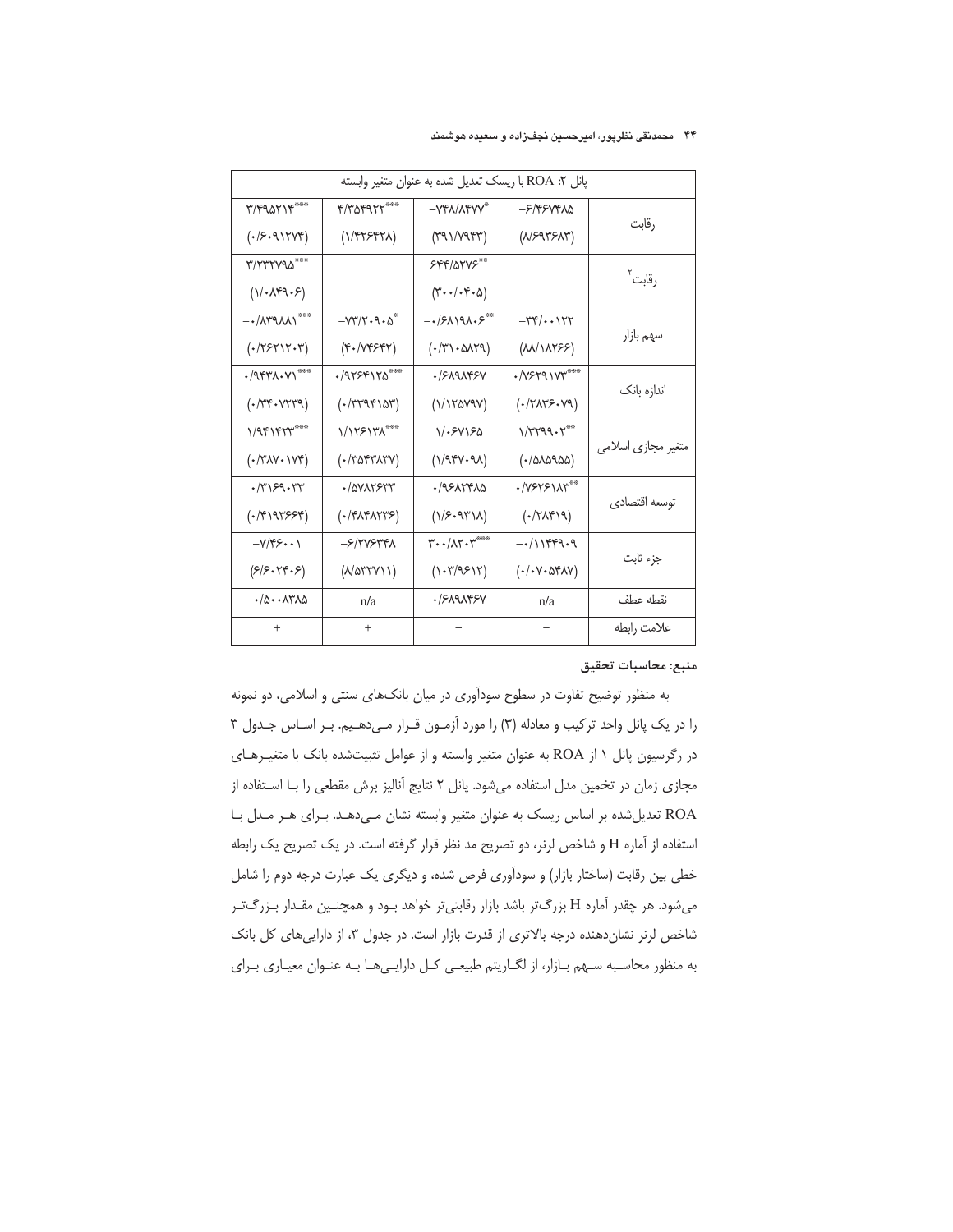حجم بانک` و از لگاریتم طبیعی GDP سرانه هر کشور به عنوان معیاری برای توسعه اقتصادی استفاده شده است.

نتایج نشان می دهد که برآورد ضریب برای همهٔ عبارتهای درجه دو معنی دار بوده و اینکه رابطه بین ساختار بازار و سودآوری بانک U شکل است و نه خطی. با محاسبه نقطهٔ عطف<sup>۲</sup> هـر معادله درجه دوم و مقايسه آنها با توزيع تجربي آمار علامت رابطه بين رقـابتي بـودن بانـک و سودآوری در میان کشورهـای بـه کـار رفتـه در پـژوهش حاضـر بـه دسـت مـی آیـد. در تمـام رگرسیونها، ضرایب معیار رقابت به میزان زیادی معنیدار هستند. معنیدار بودن و منفـی بـودن علامت پارامتر آماره PR-H نشان میدهد که درجه پایینتری از رقابت با سودآوری بالاتر بانک مرتبط است، و معنی داری و مثبت بودن بین شـاخص لرنـر و سـودآوری نـشان مـی دهـد کـه بازدهی های بانک با افزایش درجه قدرت بازار افزایش می یابد. بنابراین، استراتژی هـایی کـه در بخشهای جدید بازار که درجه رقابت در آن پایین است وارد میشوند احتمـالاً بـرای بانـک&ـا یرمزیت هستند. در نهایت زمانی که RAROA به عنوان متغیر وابسته در نظر گرفتـه مـی شـود، یارامترهای تخمین زده شده حجم بانک و سهم بازار معنیدار هستند. حجم بانک و سهم بازار به نظر می رسد که عامل تعیین کننده مهمی از بازدهی بر اساس ریسک تعدیل شده باشد.

# نتيجەگيرى

برای سیاست گذاران و عاملان بانکی مهم است که بدانند میزان رقابت در ایـن بخـش در طول زمان دارای چه وضعیتی بوده و نحوه تغییر آن به چه شکل است. بر اساس نتایج پژوهش:

۱- شاخص های لرنر گزارش شده برای بانکهای اسلامی بالاتر از شاخص های لرنر گزارش شده برای بانکهای سنتی است، به این معنا که به میزان قابل ملاحظهای درجه بالاتری از قدرت بازار در بخش بانکداری اسلامی مستولی می شود.

۲– ضریب متغیر مجازی در تصریحهای گزارششده مثبت و در اکثر موارد معنیدار اسـت. این ضریب حاکی از این امر است که طبیعت اسلامی عملکرد بانک هـا چـه بـر اسـاس ریـسک تعدیل شده و چه به غیر از آن، به طور معنی داری مرتبط با بازدهی های بالاتر است. بـر اسـاس نتایج رگرسیون مشاهده میشود که بانکهای اسلامی به طور عمـومی ثبـتهـای بـالاتـری از سودآوری را در مقایسه با بانکهای سنتی نشان می دهند.

<sup>1.</sup> bank size 2. inflection point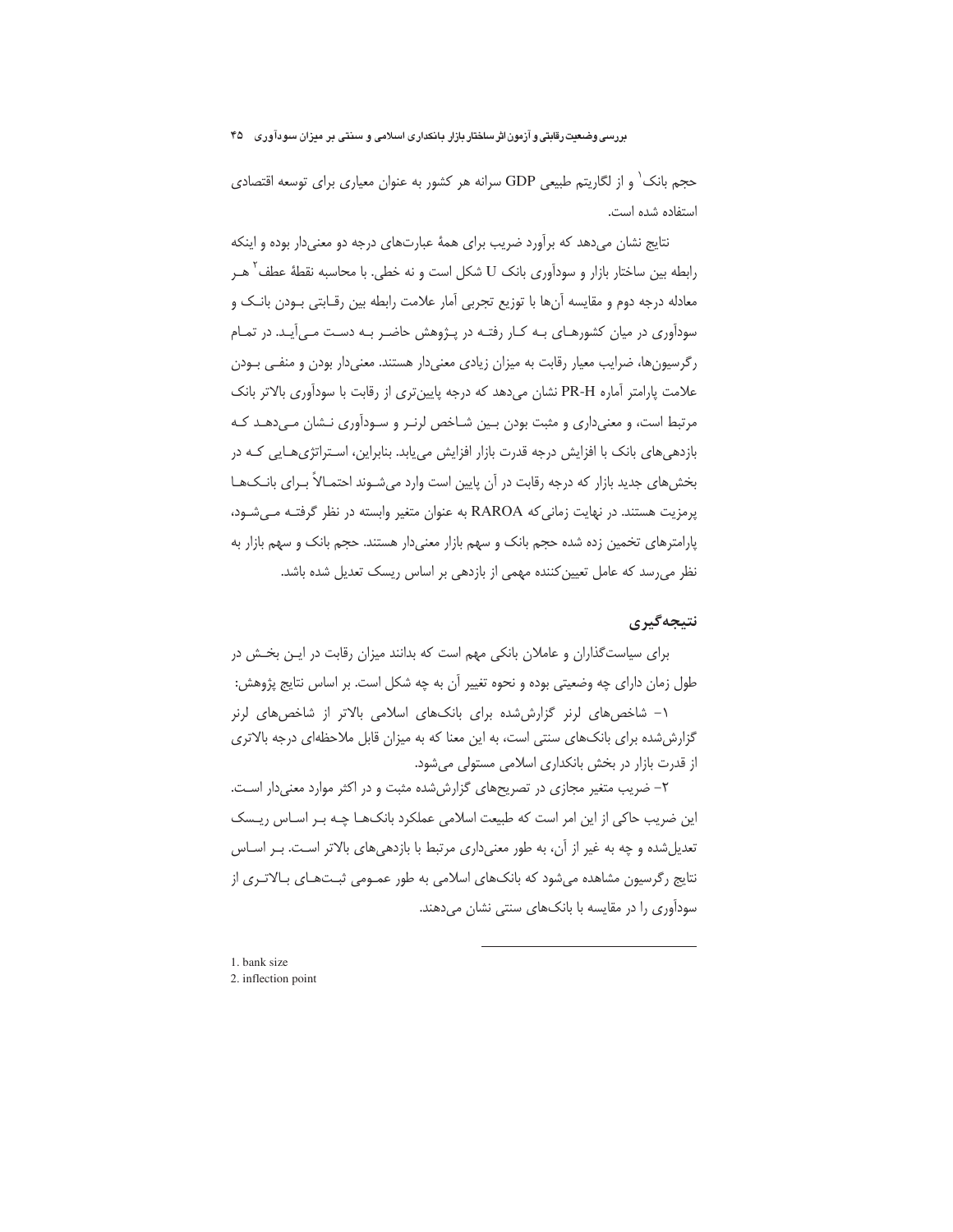# ۴۶٪ محمدنقی نظرپور، امیرحسین نجفزاده و سعیده هوشمند

۳– یک روش اندازهگیری میزان رقابت و انحصار، اندازهگیری تمرکز بازار است. هـر چـه میزان شاخص تمرکز کمتر باشد، بازار رقابتیتر و هر چه تمرکز بیـشتر باشـد، بـازار بـه انحـصار نزدیکتر خواهد بود. آزمون وضعیت رقابتی بودن نشان مـی‹هـد کـه بـازار بانکـداری اسـلامی تمرکز بیشتر و رقابت کمتری در مقایسه با بخش بانکداری سنتی ارائه مـیدهـد. تحـت چنـین شرایطی به نظر می رسد که بانکداری اسلامی در حال حرکت از وضعیت رقابـت انحـصاری بـه سمت وضعيت انحصار كامل است؛ وضعيتي كه مطلوب ديدگاه اسلامي نيست. بي ترديـد رقابـت در ارائه خدمات بیشتر و بهتر و سود مناسبتر مادامی که موجب ضرر رساندن به دیگران نشود و با منافع جمعی اجتماع در تعارض نباشد، امری مطلوب و پسندیده است. از نظر اسلام نیز رقابت سالم امری مثبت قلمداد شده و لازم است تا امورات بانکداری نیـز بـر پایـه آن شـکل گیـرد. از طرفی دیگر، آنالیزهای چندمتغیره نشان میدهند که رقابت بانکی کمتر به طور قابل ملاحظـه و به طور مثبت با سطوح سودآوری بالاتر مرتبط است. یافتهها این منطق را تصدیق می کننـد کـه بانکها انگیزه قوی در جهت دستیابی به نرخهای بازدهی بالاتر برای ورود به بخش هایی از بازار از خود نشان می دهند که در آن درجه رقابت پایین است.

۴– شواهد وسیعی از وجود اختلاف در ترکیب سهام و دارائی در میان بانکهای سنتی و اسلامی وجود دارد. نخست، بانکهای اسلامی در مقایسه با بانکهای سنتی به نظر می رسد که سهم قابل ملاحظهای از دارائیهایشان را به تأمین مالی یا تسهیلات اختصاص میدهنـد که این نشاندهنده محدوده خطر بالاتر ریسک اعتباری است. دوم، بانکهای اسلامی ریسک بالاتر پورتفوی خود را با ریسک مالی بسیار کمتر از طریق سطوح بـالاتر جمـع[وری سـرمایه تعديل مي كنند.

۵– از آنجایی که نتایج بیانگر رفتار رقابت انحصاری بانکها در کشورهای نمونه است، لذا لازم است تا اولاً، کشورهای مذکور به افزایش تعداد بانکهای اسلامی از طریق بخش خصوصی اقدام کرده و تلاش نمایند تا بازار ثانویه را در منطقه گسترش دهند. بـه منظـور حمایت از بخش خصوصی در جهت ورود به بخش بانکی توصیه میشـود تـا دولـتهـا بـا سیاست تشویق و توسعه کانال اعطای تسهیلات به بخش خصوصی، روند گرایش این قشر از سرمایهگذاران به بخش بانکی را تقویت کرده و بدین طریق سهم بخش خصوصی را در بازار بانکی کشور خود افزایش دهند. بر این اساس به منظـور رسـیدن بـه فـضای رقـابتی ایدهآل و منطبق با فضای رقابتی مد نظر اسلام لازم است تا تمرکز در بازار بانکی کشورها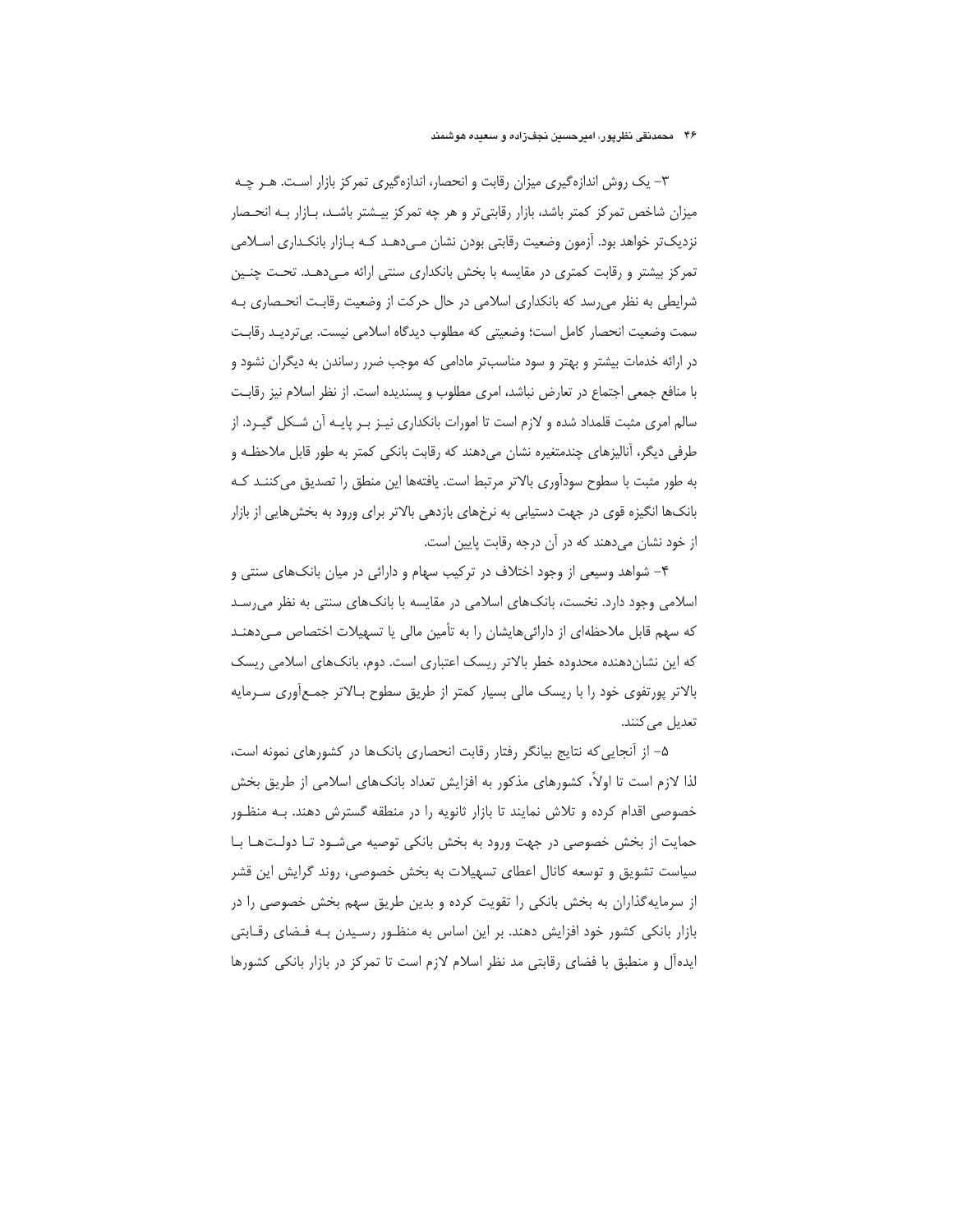کاهش یابد. چنین فرآیندی قطعاً سبب افزایش کارآیی و بهبود عملک رد نظـام بانکـداری اسلامی خواهد شد. افزایش رقابت و کارآیی در بـازار بـانکی کیفیـت و خـدمات بـانکی را افزایش داده و هزینههای مبادلاتی را کاهش خواهد داد.

۶– تحت شرایط فعلی با توجه به تنگنای اعتباری و مشکلات موجود در بازار پول، وضعیت ترازنامه بانکـها حاکی از داراییهای مـسموم (مطالبـات غیرجـاری)<sup>\</sup> اسـت. تحـت یـک چنـین شرایطی، سیاستی مانند کاهش سپرده قانونی تنها به نفع انحصارگر خواهد بود. بـر ایـن اسـاس تحت شرايط انحصار اصلاحات و تجديد ساختار نظام بانكي اسلامي ممكن نخواهد بود.

۷– از آنجایی که بازار بانکداری اسلامی قابـل مقایـسه بـا بـازار بانکـداری سـنتی نیـست، لذا توصيه مي شود مقامات ناظر، به تحكيم چارچوب كفايت سـرمايه بـا اتخـاذ عوامـل كارآمـد اقدام نمایند. مقامات ناظر میتوانند به ترویج یکپارچـهسـازی بانـکهـای کوچـک و متوسـط از طریق فعالیتهایی مانند ادغام بانکی اقدام نمایند. یکپارچهسازی کمک شایانی در جهت کسب قدرت بازار بیشتر توسط بانکها فراهم خواهد کرد و همچنـین شـانس بقـای آنهـا را در بـازار افزایش خواهد داد.

۸– دولتها می توانند رقابت را با تضمین دسترسی مصرف کنندگان به اطلاعـات و دانـش مالی یا به وسیله تسهیل تعریفها و مفاهیم، کشف و تحریم رفتارهای غیررقـابتی در بخـشی از مؤسسات مالی شکل دهند.

#### منابع

# الف- فارسي

- ۱. بیگدلی، محمد؛ «نقش تنظیم و نهادهای ضد انحصار در صنعت بانکداری کشور»، فصلنامه پژوهش ها و سیاستهای اقتصادی، ۱۳۸۸، شماره ۵۱.
- ۲. \_ پوستینچی، مجتبی؛ «تأثیر رقابت در صنعت بانکداری بر مطالبات معوق بانــکھــا»، مجلـه اقتصادی، مهر و آبان ١٣٩٢، شمارههای ٧ و ٨.

۱. مطالبات غیرجاری بانکها که داراییهای غیرگردشی نیز نامیده میشوند، نشانگر زیان انباشتهای هـستند کـه در اثر استمرار مجموعهای از فراز و فرودها در سطح کلان و سوءمدیریتها در بخش مالی، در اقتـصاد یـک کـشور رسوب می کنند. افزایش مطالبات غیرجاری توان و تمایل بانکها برای اعطـای تـسهیلات را کـاهش داده و بـه خشکی اعتبار منجر میشود. در نتیجه تأمین مالی به عنوان یکی از کارکردهای اصلی نظـام بـانکی بـا مـشکل مواجه می شود (نیلی و محمودزاده، ١٣٩٣).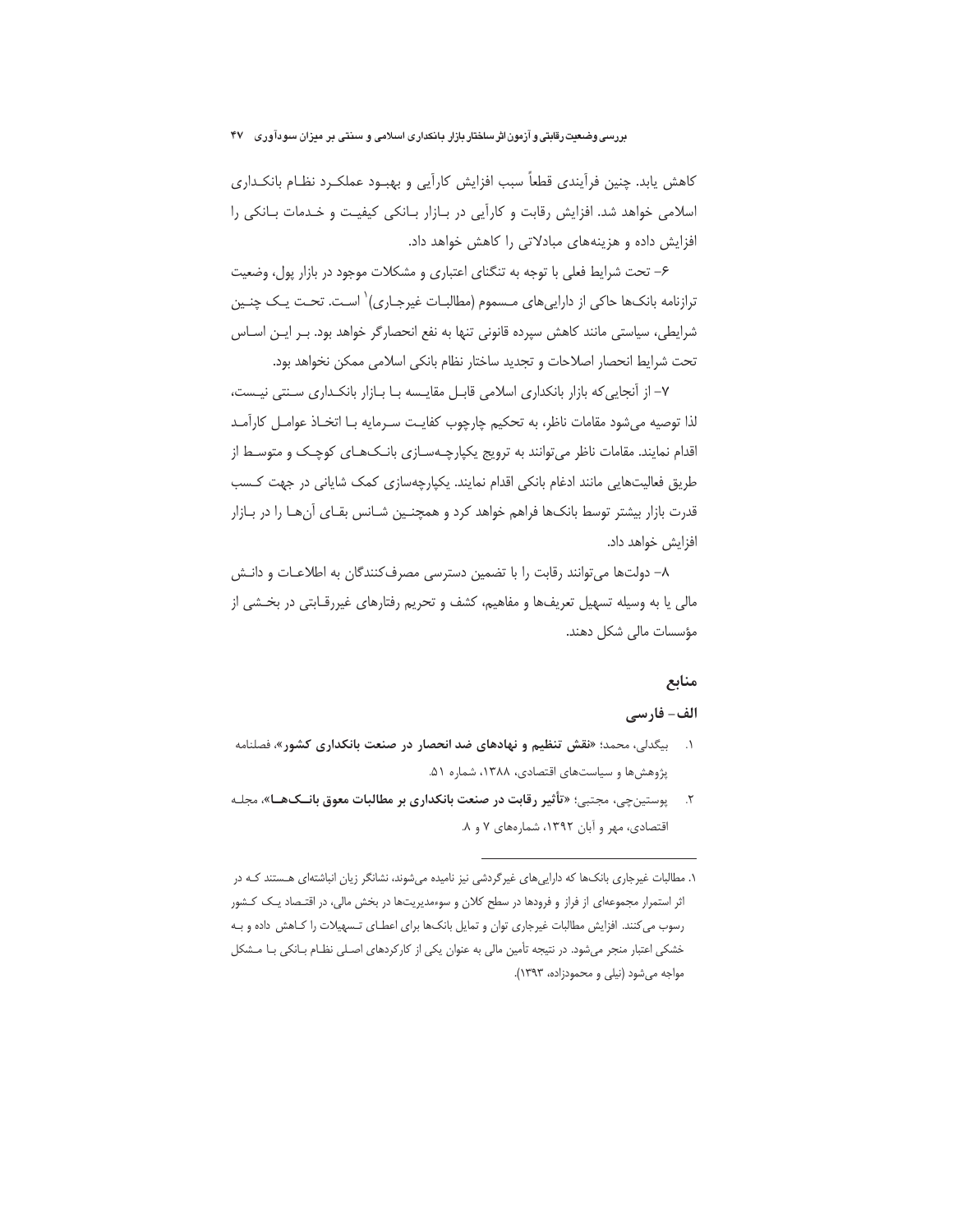- ۴۸ محمدنقی نظرپور، امیرحسین نجفزاده و سعیده هوشمند
- ۳. تفضلي، فريدون؛ *تاريخ <i>عقايد اقتصادي***،** تهران، نشر ني، چاپ اول، ۱۳۷۲.
- ۴. جعفری صمیمی، احمد؛ *اقتصاد بخش عمومی، ج*لد ۲، تهران، انتشارات سمت، ۱۳۷۱.
- ۵. صدر، مرادعلی؛ «**تأثیر رقابت در افزایش کارایی نظام بانکی کــشور**»، مجلـه بانـک و اقتـصاد، ۱۳۷۸، شماره ۷.
- ۶ ٪ موسی، محمدرضا؛ **رقابت و ثبات مالی: چالشهــای پــیش رو در سیـــستم بــانکی کــشور،** شانزدهمین همایش بانکداری بدون ربا، انجمن علمی اقتصاد اسلامی ایران، ۱۳۹۱.
- ۷. میوضلو، حسین؛ میسمی، حسین؛ «بررسی نظری ثبات و کیارایی بانکیداری اسپلامی در **مقایسه با بانکداری متعارف**»، فصلنامه اقتصاد اسلامی، ۱۳۸۷، شماره ۳۱.
	- ۸. معصومینیا، علی؛ «**بازار مطلوب، رقابت کامل**»، فصلنامه اقتصاد اسلامی، ۱۳۸۳، شماره ۱۵.
- ۹. موسویان، سیدعباس؛ بانکداری اسلامی، ثبات بیــشتر و کـارایی بهتـر، بیـستمین همـایش بانکداری اسلامی، ۱۳۸۸.
- ۱۰. میرمعزی، حسین؛ *نظام اقتصادی اسلام*، دفتر سوم، تهـران، مؤســسه فرهنگــی دانــش و اندیــشهٔ معاصر، چاپ اوّل، ۱۳۸۰.
- ۱۱. نظرپور، محمد نقي؛ «**امام علي (ع)، حكومت و بازار**»، فصلنامه كتاب نقد، ۱۳۸۰، شماره ۱۹.
- ۱۲. نظرپور، محمد نقی؛ رضایی، فاطمه؛ خزایی، ایوب؛ «**تأثیر بحران اقتصادی جهان بـر بانکــداری اسلامی»،** اقتصاد اسلامی ۱۳۹۰ شماره ۴۲.
- ۱۳. نیلی، فرهاد؛ محمودزاده، امینه؛ **مطالبات غیرجاری یا داراییهای مسموم بانکها،** پژوهـشکده پولی و بانکی، ۱۳۹۳، کد گزارش MBRI-PP-93025.
- ۱۴. یوسفی، احمدعلی؛ **نظام بازار در اقتصاد اســلامی**، مجموعـه مقـالات همـایش اسـلام و توسـعه اقتصادی «مؤلفهها و مبانی»، انجمن علمی اقتصاد اسلامی ایران، ۱۳۹۱.

# ب- لاتين

- 15. Berger, A.N; Klapper, L.F; Turk Ariss, R; 2009, "**Bank competition and financial stability**", Journal of Financial Services Research, No. 35.
- 16. Casu, B; Girardone, C; 2006, "**Bank competition, concentration and efficiency in the single European market**", The Manchester School, No. 74.
- 17. Claessens, S; Laeven, L; 2004, "**What drives bank competition? Some international evidence**", Journal of Money, Credit and Banking, No. 36.
- 18. De Bandt, O; Davis, E.P; 2000, "**Competition, contestability and market structure in European banking sectors on the eve of EMU**", Journal of Banking and Finance, No. 24.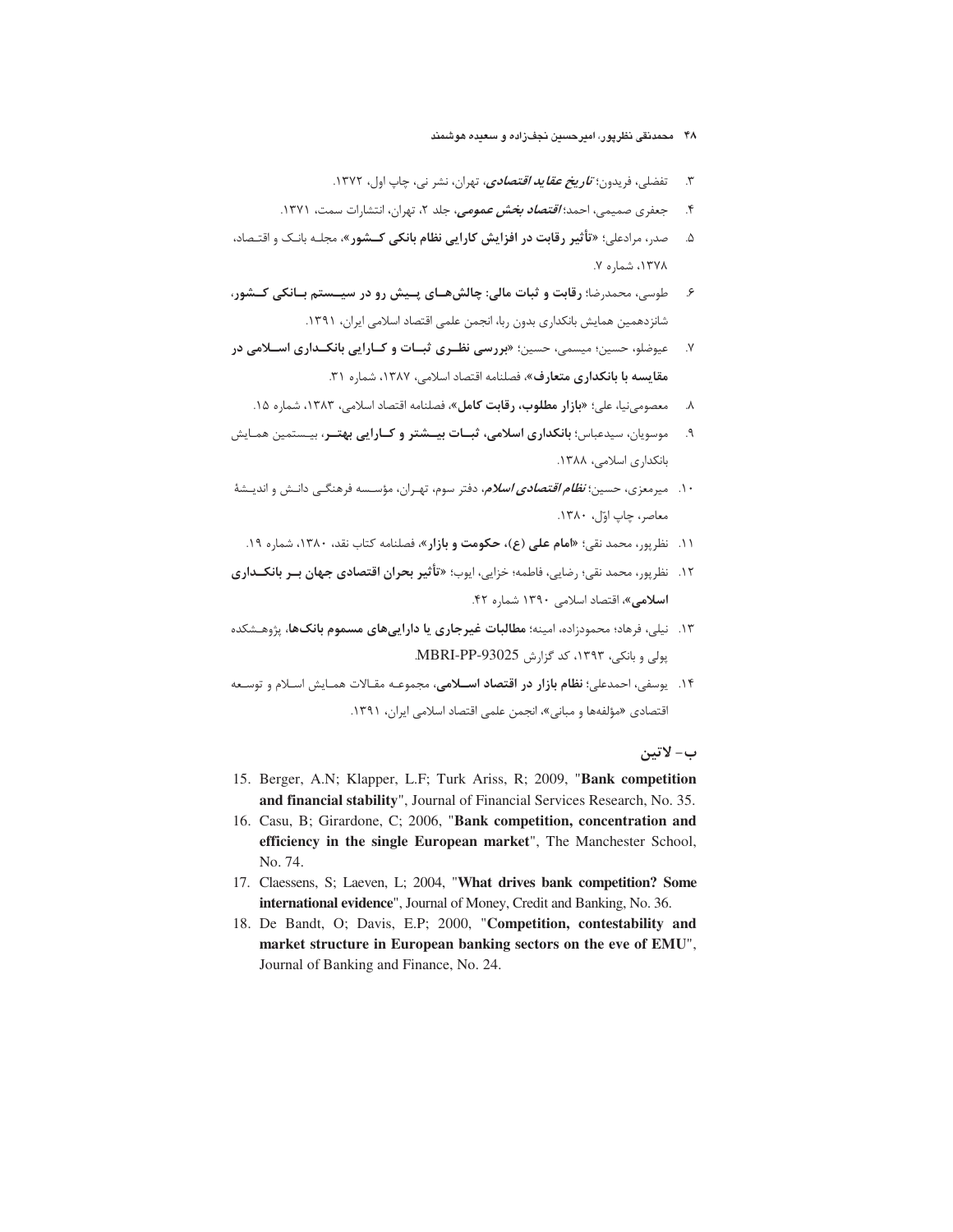- 19. Fosu, S; 2013, "**Banking competition in Africa: Subregional comparative studies**", Emerging Markets Review, No. 15.
- 20. Gelos, R.G; Roldos, J; 2004, "**Consolidation and market structure in emerging market banking systems**", Emerging Markets Review, No. 5.
- 21. Hellmann, T. F; Murdock, K.C; Stiglits, J.E; 2000, "**Liberalization, moral hazard in banking and prudential regulation: Are capital requirements enough?**", American Economic Review, No. 90.
- 22. Jimenez, G; Lopez, J.A; Saurina, J; 2013, "**How does competition affect bank risk-taking?**", Journal of Financial Stability, No. 9.
- 23. Jonsson, D.J; 2006, "**Islamic Economics and the Final Jihad: The Muslim Brotherhood to the Leftist/Marxist Islamic Alliance**", Xulonpress, Pp.267.
- 24. Kasman, S; Kasman, A; 2014, "**Bank competition, concentration and financial stability in theTurkish banking industry**", Journal of Economic Systems, No. 1-16.
- 25. Keeley, M.C; 1990, "**Deposit insurance, risk and market power in banking**", American Economic Review, No. 80.
- 26. Kerr, S; 2007, *DIFC raises \$1.25bn via sukuk*, Financial Times. Available on: http://www.ft.com/
- 27. Leon, F; 2015, "**Does bank competition alleviate credit constraints in developing countries?** ", Journal of Banking & Finance, No. 57.
- 28. Martinez-Miera, D; Repullo, R; 2008, "**Does competition reduce the risk of bank failure?**", Unpublished manuscript, CEMFI. Available on: http://www.cemfi.es/
- 29. Mercieca, S; Schaeck, K; Wolfe, S; 2007, "**Small European banks: Benefits from diversification**", Journal of Banking and Finance, No. 31.
- 30. Nathan, A; Neave, E; 1989, "**Competition and contestability in Canada's financial system: Empirical results**", Canadian Journal of Economics, No. 22.
- 31. Panzar, J. C; Rosse, J. N; 1987, "**Testing for "monopoly" equilibrium**", Journal of Industrial Economics, No. 35.
- 32. Schaeck, K; Cihak, M; 2007, **Banking competition and capital ratios**, IMF Working Paper, No. 07.
- 33. Schaeck, K; Cihak, M; Wolfe, S; 2009, "**Are competitive banking systems more stable?**", Journal of Money, Credit and Banking, No. 41.
- 34. Shaffer, S; 2004a, "**Comments on what drives bank competition: Some international evidence**", by Stijn Claessens and Luc Laeven, Journal of Money, Credit and Banking, No. 36.